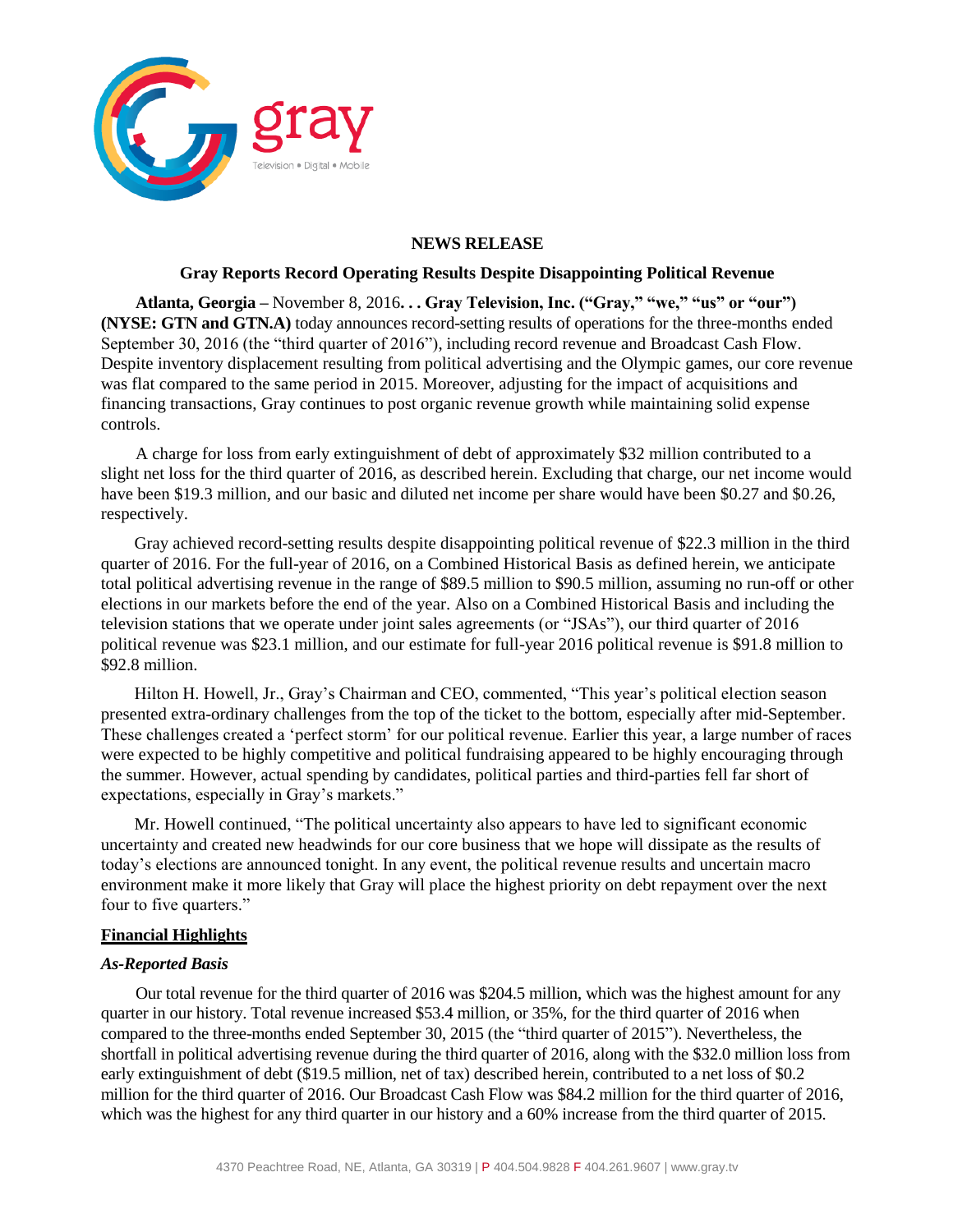## *Combined Historical Basis*

The results reported today also reflect organic revenue growth at Gray. On a Combined Historical Basis total revenue increased 12% and Broadcast Cash Flow increased 24% in the third quarter of 2016 compared to the third quarter of 2015. In addition, on a Combined Historical Basis, our broadcast operating expenses, excluding network compensation fees, decreased in the third quarter of 2016 when compared to the third quarter of 2015. Significantly, the expected increases in network compensation fees were offset by increases in gross retransmission revenue. Also noteworthy is that in the first nine-months of 2016, when compared to the first nine-months of 2015 on a Combined Historical Basis, our national sales commission expenses decreased by approximately \$10.0 million as a result of our termination of substantially all of our national sales representation agreements at the beginning of 2016. These expense savings are accompanied by a positive and direct relationship with our national sales customers.

## **Other Highlights**

Our broadcast of the 2016 Olympic games generated approximately \$8.2 million of advertising revenue, which amount is included in our third quarter of 2016 local and national advertising revenues.

On September 14, 2016, we completed the private placement of \$525.0 million of 5.125% senior notes due 2024 (the "2024 Notes"), at par, and we issued \$200.0 million of additional 5.875% notes due 2026 (the "Additional 2026 Notes") at 103.0% of par, resulting in an effective yield for the Additional 2026 Notes of 5.398%. The proceeds of these offerings were used to complete the tender offer (the "Tender Offer") and redemption (the "Redemption") of all our outstanding 7½% senior notes due 2020 (the "2020 Notes"). This refinancing both reduced our borrowing cost and extended the maturities of our debt. Upon completion of this refinancing, our weighted average cost of debt was 5.05%. This refinancing transaction should reduce our cash interest cost by approximately \$12.0 million annually.

In connection with the completion of the Tender Offer and the Redemption, we recorded a loss from early extinguishment of debt of approximately \$32.0 million (\$19.5 million, net of tax) in the three and ninemonths ended September 30, 2016.

As of September 30, 2016, our Total Leverage Ratio (as defined herein) was 5.27 times on a trailing eight-quarter basis, netting all \$230.4 million of cash on our balance sheet against our debt balance.

We currently have pending acquisitions entered into earlier this year covering four television stations in three markets: WBAY (ABC) in Green Bay, Wisconsin, KWQC (NBC) in Davenport, Iowa and WDTV (CBS) and WVFX (FOX/CW) in Clarksburg, West Virginia. We expect to complete these acquisitions using cash on hand, following receipt of regulatory approvals that are expected either late in the fourth quarter of 2016 or early in the first quarter of 2017.

In addition, we recently entered into an agreement to acquire KTVF (NBC), KXDD (CBS), and KFXF (FOX) in Fairbanks, Alaska, for a total purchase price of \$8.0 million (collectively, the "Fairbanks Acquisition"). We anticipate completing the Fairbanks Acquisition using cash on hand following receipt of regulatory approvals in the first or second quarter of 2017. With an effective purchase price multiple for the Fairbanks Acquisition of less than five times blended average 2015-16 pro-forma broadcast cash flow, this transaction will be immediately cash flow accretive.

### **Effects of Acquisitions and Divestitures on Our Results of Operations**

From October 31, 2013 through September 30, 2016, we completed 19 acquisition transactions and three divestiture transactions. As more fully described in the Form 10-Q to be filed with the Securities and Exchange Commission today and in our prior disclosures, these transactions added a net total of 43 television stations in 25 television markets to our operations, including 20 new television markets.

We refer to the 13 stations acquired and retained and those stations in the Clarksburg, West Virginia market that we operate under a local programming and marketing agreement ("LMA") as the "2016 Acquired Stations." During 2015, we completed six acquisitions, which collectively added seven television stations in six markets (four new markets) to our operations at various times during that year, and we refer to the stations acquired in those acquisitions as the "2015 Acquired Stations." During 2014, we completed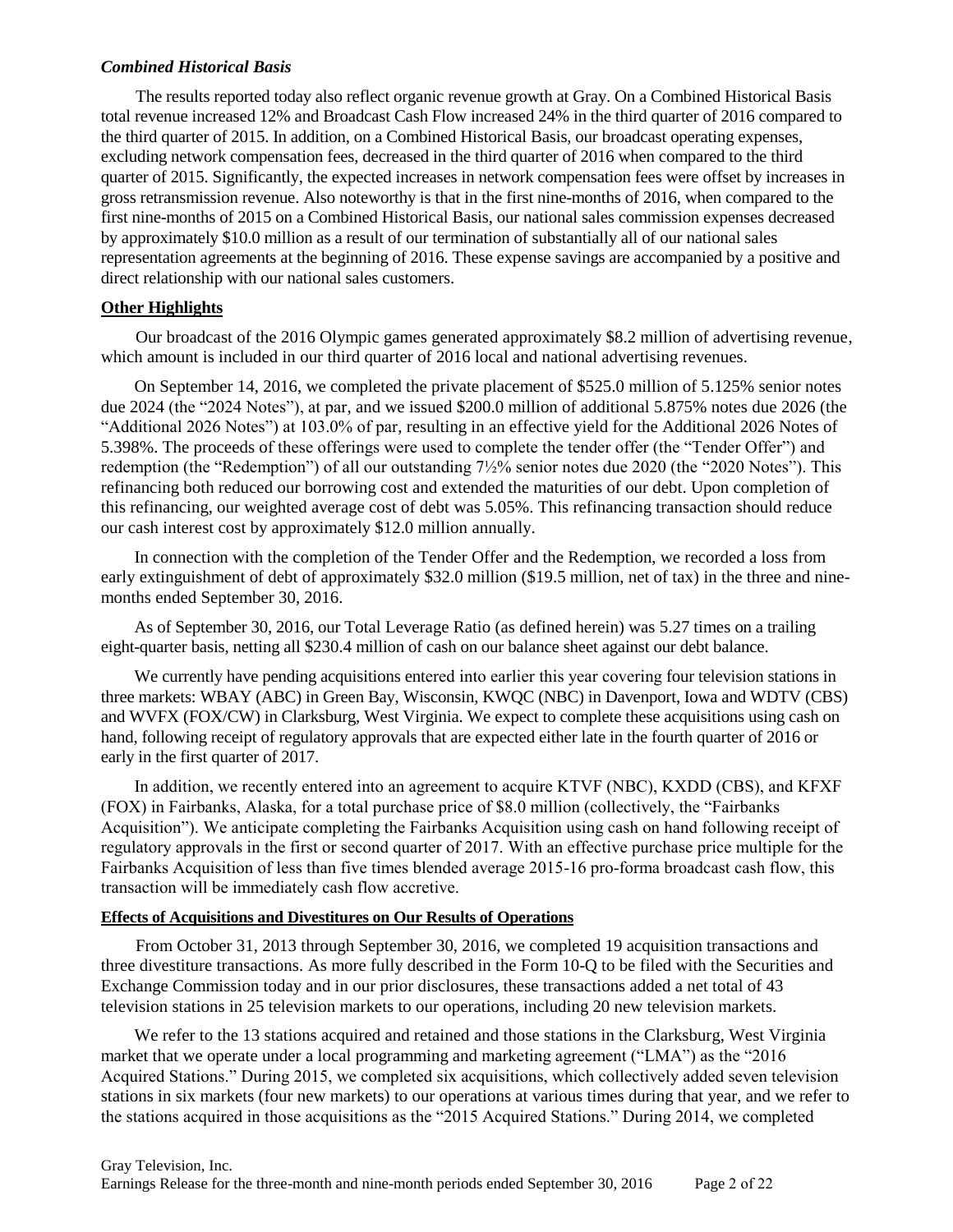seven acquisitions, which collectively added 22 television stations in 12 markets (10 new markets) to our operations at various times during that year, and we refer to the stations acquired in those acquisitions as the "2014 Acquired Stations." Unless the context of the following discussion requires otherwise, we refer to the 2016 Acquired Stations, the 2015 Acquired Stations and the 2014 Acquired Stations, collectively, as the "Acquired Stations."

Due to the significant effect that our acquisitions and divestitures have had on our results of operations, and in order to provide more meaningful period over period comparisons, we also present herein certain financial information on a "Combined Historical Basis." Unless otherwise defined, Combined Historical Basis reflects financial results that have been compiled by adding Gray's historical revenue and broadcast expenses to the historical revenue and broadcast expenses of the Acquired Stations and removing the historical revenues and historical broadcast expenses of divested stations as if they had been acquired or divested, respectively, on January 1, 2014 (the beginning of the earliest period presented). In addition, our Combined Historical Basis non-GAAP terms "Broadcast Cash Flow," "Broadcast Cash Flow Less Cash Corporate Expenses," "Operating Cash Flow as Defined in our Senior Credit Agreement," "Free Cash Flow" and "Total Leverage Ratio, Net of All Cash" give effect to the financings related to the acquisition of the Acquired Stations, as if these financings occurred on January 1, 2014, and certain anticipated net expense savings resulting from the completed acquisitions. Free Cash Flow presented on a Combined Historical Basis also includes adjustments to the purchase of property and equipment and income taxes paid, net of refunds, as if the acquisition of the Acquired Stations occurred on January 1, 2014. Combined Historical Basis financial information for acquisitions does not reflect all purchase accounting and other adjustments required for Regulation S-X pro forma financial statements.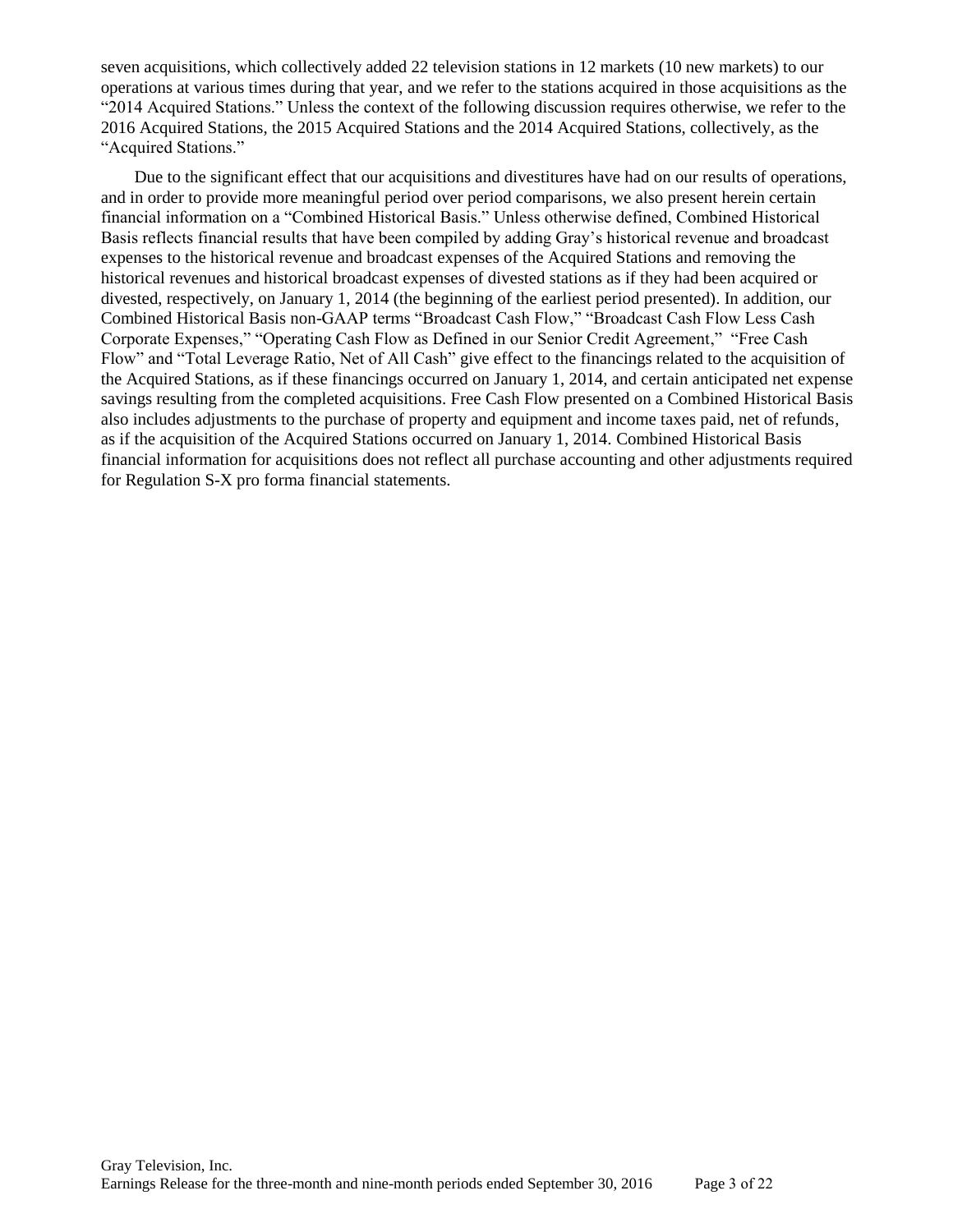#### **Selected Operating Data on As-Reported Basis (unaudited):**

|                                    | Three Months Ended September 30, |         |    |         |                                               |    |         |                     |
|------------------------------------|----------------------------------|---------|----|---------|-----------------------------------------------|----|---------|---------------------|
|                                    |                                  |         |    |         | % Change<br>2016 to                           |    |         | % Change<br>2016 to |
|                                    |                                  | 2016    |    | 2015    | 2015                                          |    | 2014    | 2014                |
|                                    |                                  |         |    |         | (dollars in thousands, except per share data) |    |         |                     |
| Revenue (less agency commissions): |                                  |         |    |         |                                               |    |         |                     |
| Total                              | \$                               | 204,490 | \$ | 151,102 | 35%                                           | \$ | 131,702 | 55%                 |
| Political                          | \$                               | 22,272  | \$ | 4,594   | 385%                                          | \$ | 22,029  | 1%                  |
| Operating expenses (1):            |                                  |         |    |         |                                               |    |         |                     |
| <b>Broadcast</b>                   | \$                               | 120,717 | \$ | 98,921  | 22%                                           | \$ | 73,218  | 65%                 |
| Corporate and administrative       | \$                               | 7,223   | \$ | 10,022  | (28)%                                         | \$ | 5,271   | 37%                 |
| Net (loss) income                  | \$                               | (213)   | \$ | 6,609   | (103)%                                        | \$ | 13,940  | (102)%              |
| Non-GAAP Cash Flow (2):            |                                  |         |    |         |                                               |    |         |                     |
| <b>Broadcast Cash Flow</b>         | \$                               | 84,170  | \$ | 52,667  | 60%                                           | \$ | 58,429  | 44%                 |
| <b>Broadcast Cash Flow Less</b>    |                                  |         |    |         |                                               |    |         |                     |
| <b>Cash Corporate Expenses</b>     | \$                               | 77,916  | \$ | 43,434  | 79%                                           | \$ | 53,885  | 45%                 |
| Free Cash Flow                     | \$                               | 29,495  | \$ | 15,609  | 89%                                           | \$ | 25,309  | 17%                 |

|         |    |         | % Change |                     |         |                                                                                        |
|---------|----|---------|----------|---------------------|---------|----------------------------------------------------------------------------------------|
| 2016    |    | 2015    | 2015     |                     | 2014    | 2016 to<br>2014                                                                        |
|         |    |         |          |                     |         |                                                                                        |
|         |    |         |          |                     |         |                                                                                        |
| 574,846 | \$ | 427,869 | 34%      | \$                  | 330,248 | 74%                                                                                    |
| 41,576  | \$ | 7,950   | 423%     | \$                  | 33,437  | 24%                                                                                    |
|         |    |         |          |                     |         |                                                                                        |
| 346,620 | \$ | 272,213 | 27%      | S.                  | 199,604 | 74%                                                                                    |
| 31,425  | \$ | 23,313  | 35 %     | \$.                 | 21,618  | 45%                                                                                    |
| 26,439  | \$ | 24,314  | $9\%$    | \$                  | 16,808  | 57 %                                                                                   |
|         |    |         |          |                     |         |                                                                                        |
| 229,332 | \$ | 156,635 | 46%      |                     | 129,578 | 77%                                                                                    |
|         |    |         |          |                     |         |                                                                                        |
| 200,817 | \$ | 135,652 | 48%      | \$                  | 110,766 | 81%                                                                                    |
| 79,640  | \$ | 64,988  | 23%      | \$                  | 41,644  | 91%                                                                                    |
|         |    |         |          | % Change<br>2016 to |         | Nine Months Ended September 30,<br>(dollars in thousands, except per share data)<br>\$ |

(1) Excludes depreciation, amortization, and loss on disposal of assets.

(2) See definition of non-GAAP terms and reconciliation of the non-GAAP amounts to net income included elsewhere herein.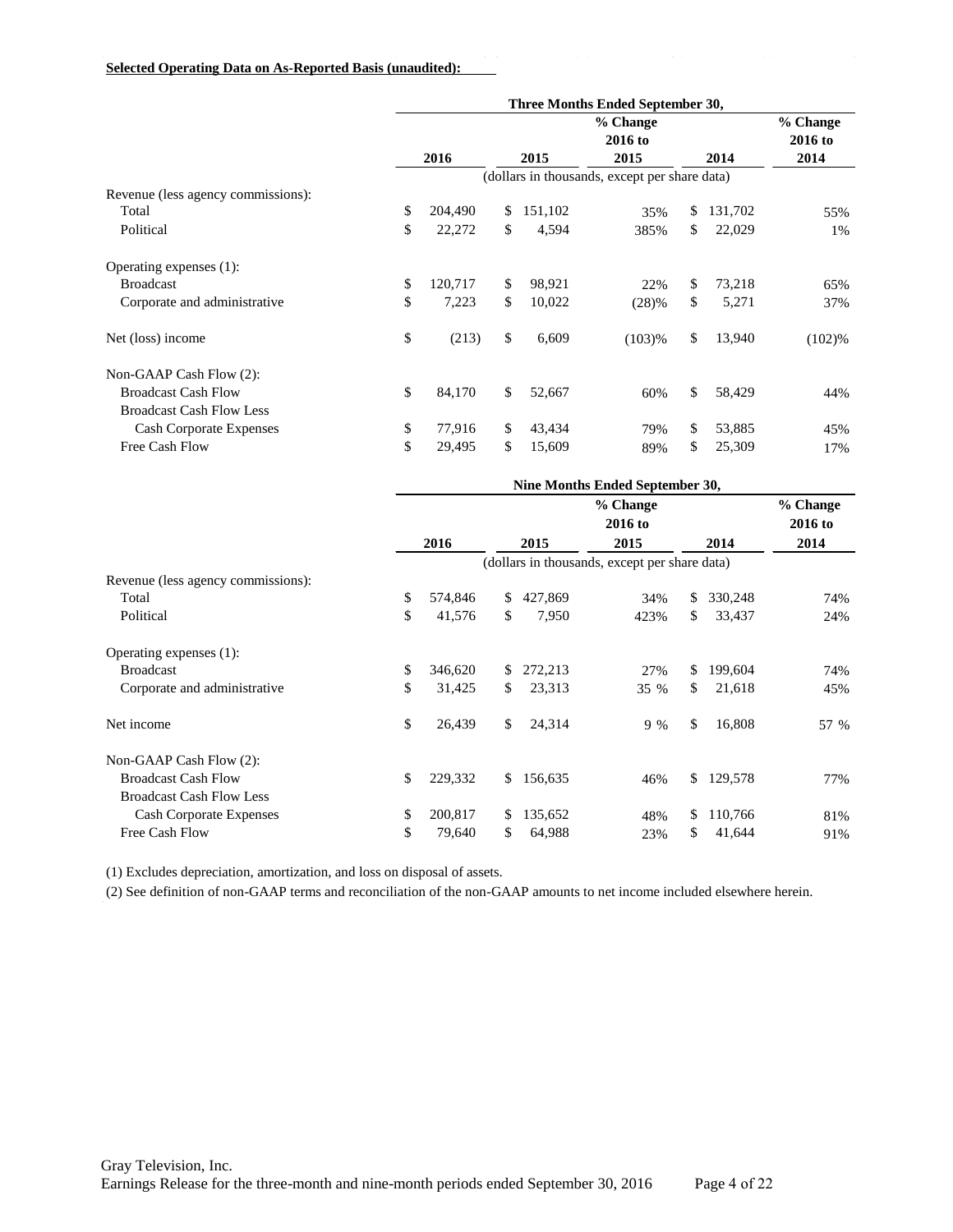#### **Selected Operating Data on Combined Historical Basis (unaudited):**

|                                    | Three Months Ended September 30, |         |     |         |                                               |              |         |           |
|------------------------------------|----------------------------------|---------|-----|---------|-----------------------------------------------|--------------|---------|-----------|
|                                    |                                  |         |     |         | % Change                                      |              |         | % Change  |
|                                    |                                  |         |     |         | $2016$ to                                     |              |         | $2016$ to |
|                                    |                                  | 2016    |     | 2015    | 2015                                          |              | 2014    | 2014      |
|                                    |                                  |         |     |         | (dollars in thousands, except per share data) |              |         |           |
| Revenue (less agency commissions): |                                  |         |     |         |                                               |              |         |           |
| Total                              | \$                               | 204,490 | \$. | 182,864 | 12%                                           | \$           | 184,620 | 11%       |
| Political                          | \$                               | 22,272  | \$  | 5,081   | 338%                                          | \$           | 33,700  | (34)%     |
| Operating expenses (1):            |                                  |         |     |         |                                               |              |         |           |
| <b>Broadcast</b>                   | \$                               | 120.717 | \$. | 120,523 | $0\%$                                         | \$           | 104,279 | 16%       |
| Corporate and administrative       | \$                               | 7,223   | \$  | 10,022  | (28)%                                         | $\mathbb{S}$ | 5,271   | 37%       |
| Non-GAAP Cash Flow $(2)$ :         |                                  |         |     |         |                                               |              |         |           |
| <b>Broadcast Cash Flow</b>         | \$                               | 84,170  | \$  | 67,833  | 24%                                           | \$           | 85,452  | (2)%      |
| <b>Broadcast Cash Flow Less</b>    |                                  |         |     |         |                                               |              |         |           |
| Cash Corporate Expenses            | \$                               | 77,916  | \$  | 58,600  | 33%                                           | \$           | 80,908  | (4)%      |
| Operating Cash Flow as defined in  |                                  |         |     |         |                                               |              |         |           |
| our Senior Credit Agreement        | \$                               | 76,940  | \$  | 60,584  | 27%                                           | $\mathbb{S}$ | 80,936  | (5)%      |
| Free Cash Flow                     | \$                               | 30,083  | \$  | 22,685  | 33%                                           | \$           | 46,092  | (35)%     |

|                                    | Nine Months Ended September 30, |         |     |         |                                               |               |           |          |
|------------------------------------|---------------------------------|---------|-----|---------|-----------------------------------------------|---------------|-----------|----------|
|                                    |                                 |         |     |         | % Change                                      |               |           | % Change |
|                                    |                                 |         |     |         | 2016 to                                       |               |           | 2016 to  |
|                                    |                                 | 2016    |     | 2015    | 2015                                          |               | 2014      | 2014     |
|                                    |                                 |         |     |         | (dollars in thousands, except per share data) |               |           |          |
| Revenue (less agency commissions): |                                 |         |     |         |                                               |               |           |          |
| Total                              | \$                              | 591,579 | \$  | 534,835 | 11%                                           | S.            | 513,538   | 15%      |
| Political                          | \$                              | 42,243  | \$  | 8,920   | 374%                                          | \$            | 53,377    | (21)%    |
| Operating expenses (1):            |                                 |         |     |         |                                               |               |           |          |
| <b>Broadcast</b>                   | \$                              | 361,140 | \$  | 345,623 | 4%                                            | <sup>\$</sup> | 310,009   | 16%      |
| Corporate and administrative       | \$                              | 31,425  | \$  | 23,313  | 35 %                                          | \$.           | 21,618    | 45%      |
| Non-GAAP Cash Flow (2):            |                                 |         |     |         |                                               |               |           |          |
| <b>Broadcast Cash Flow</b>         | \$                              | 234,209 | \$  | 208,200 | 12%                                           |               | \$219,323 | 7 %      |
| <b>Broadcast Cash Flow Less</b>    |                                 |         |     |         |                                               |               |           |          |
| Cash Corporate Expenses            | \$                              | 205,693 | \$. | 187,217 | 10%                                           | \$            | 200,511   | 3 %      |
| Operating Cash Flow as defined in  |                                 |         |     |         |                                               |               |           |          |
| our Senior Credit Agreement        | \$                              | 210,508 | \$  | 191,958 | 10%                                           | S.            | 206,109   | 2 %      |
| Free Cash Flow                     | \$                              | 90,089  | \$  | 93,432  | $-4\%$                                        | S.            | 107,579   | (16)%    |

(1) Excludes depreciation, amortization, and loss on disposal of assets.

(2) See definition of non-GAAP terms and reconciliation of the non-GAAP amounts to net income included elsewhere herein.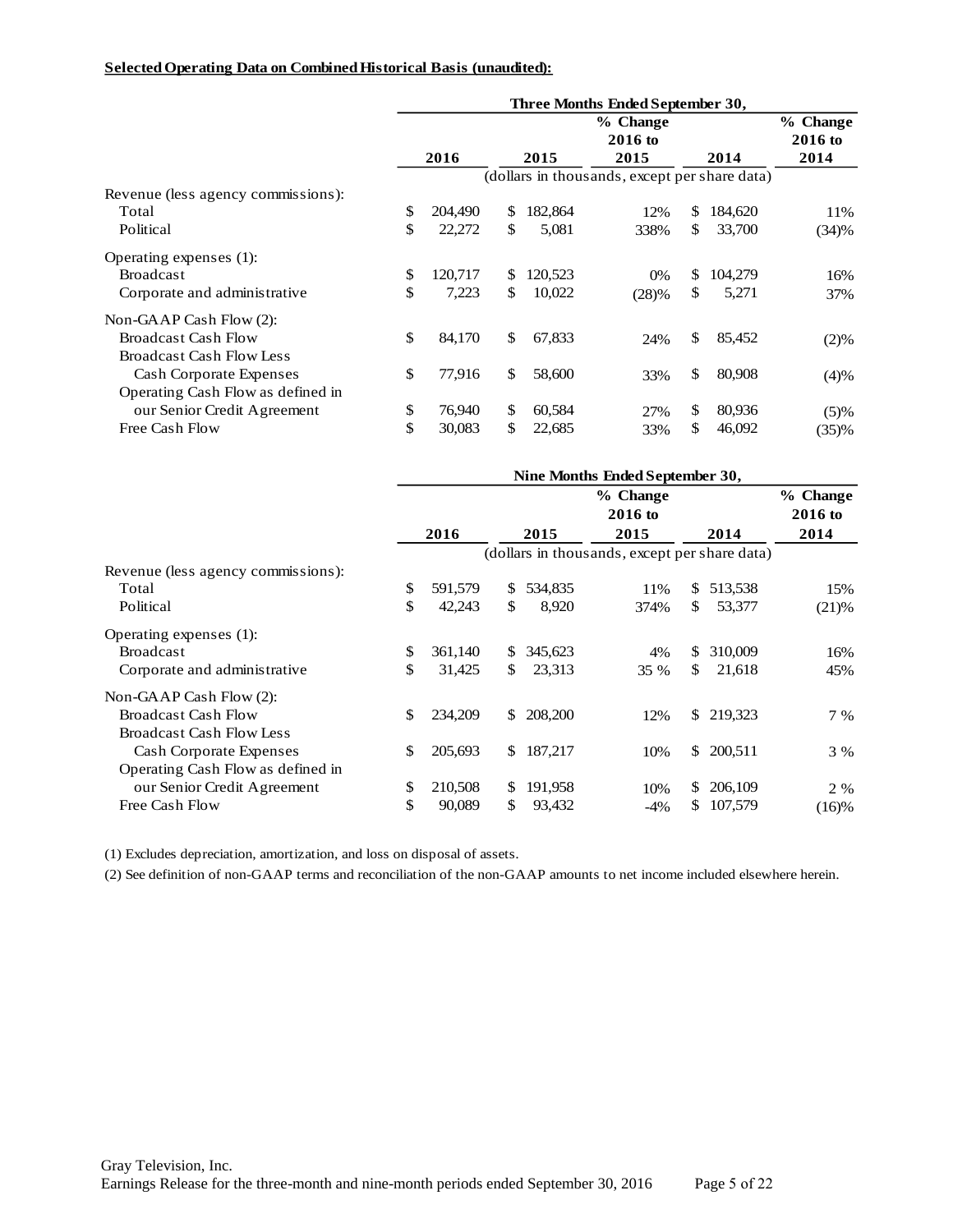## *Reclassification of Revenue*

Through 2015, we reported our local television advertising revenues and our internet/digital/mobile advertising revenues separately. Beginning in 2016, we report a single line item identified as "Local (including internet/digital/mobile)" that combines our local television advertising revenues and our internet/digital/mobile advertising revenues. Because this revenue primarily originates within each local market in which we operate and is sold by each local sales force, we believe this classification is more consistent and more representative of our operating focus, to maximize all aspects of local revenue. All prior periods presented herein have been reclassified to reflect our current presentation.

### **Results of Operations for the Third Quarter of 2016:**

### *Revenue (less agency commissions) on As-Reported Basis.*

The table below presents our revenue (less agency commissions) by type for the third quarter of 2016 and 2015 (dollars in thousands):

|                                           | Three Months Ended September 30, |               |                |      |               |          |  |  |  |
|-------------------------------------------|----------------------------------|---------------|----------------|------|---------------|----------|--|--|--|
|                                           |                                  | 2016          |                | 2015 |               |          |  |  |  |
|                                           |                                  |               | <b>Percent</b> |      |               | Percent  |  |  |  |
|                                           |                                  | <b>Amount</b> | of Total       |      | <b>Amount</b> | of Total |  |  |  |
| Revenue (less agency commissions):        |                                  |               |                |      |               |          |  |  |  |
| Local (including internet/digital/mobile) | \$                               | 102,172       | 50.0%          | S    | 83.972        | 55.6%    |  |  |  |
| National                                  |                                  | 25,426        | 12.4%          |      | 20,889        | 13.8%    |  |  |  |
| Political                                 |                                  | 22,272        | 10.9%          |      | 4.594         | 3.0%     |  |  |  |
| Retransmission consent                    |                                  | 51,096        | 25.0%          |      | 39,329        | 26.0%    |  |  |  |
| Other                                     |                                  | 3,524         | 1.7%           |      | 2,318         | 1.6%     |  |  |  |
| Total                                     | S                                | 204,490       | 100.0%         | S    | 151.102       | 100.0%   |  |  |  |

Total revenue increased \$53.4 million, or 35%, to \$204.5 million for the third quarter of 2016 compared to the third quarter of 2015. Total revenue from the 2016 Acquired Stations and the 2015 Acquired Stations, collectively, accounted for approximately \$50.8 million of our total revenue in the third quarter of 2016 compared to \$8.3 million in the third quarter of 2015.

In addition to the total revenue contributed by the 2016 Acquired Stations and 2015 Acquired Stations, our total revenue increased in the third quarter of 2016, as compared to the third quarter of 2015, primarily due to increases in retransmission revenue, due primarily to increased retransmission consent rates and increases in political advertising revenue, due to 2016 being the "on-year" of the two-year election cycle. Our broadcast of the 2016 Olympic games generated approximately \$8.2 million of advertising revenue in the third quarter of 2016.

The principal types of revenue for the third quarter of 2016 compared to the third quarter of 2015 were as follows:

- Local advertising revenue (including internet/digital/mobile) increased \$18.2 million, or 22%, to \$102.2 million.
- National advertising revenue increased \$4.5 million, or 22%, to \$25.4 million.
- Political advertising revenue increased \$17.7 million, or 385%, to \$22.3 million.
- Retransmission consent revenue increased \$11.8 million, or 30%, to \$51.1 million.
- Other revenue increased \$1.2 million, or 52%, to \$3.5 million.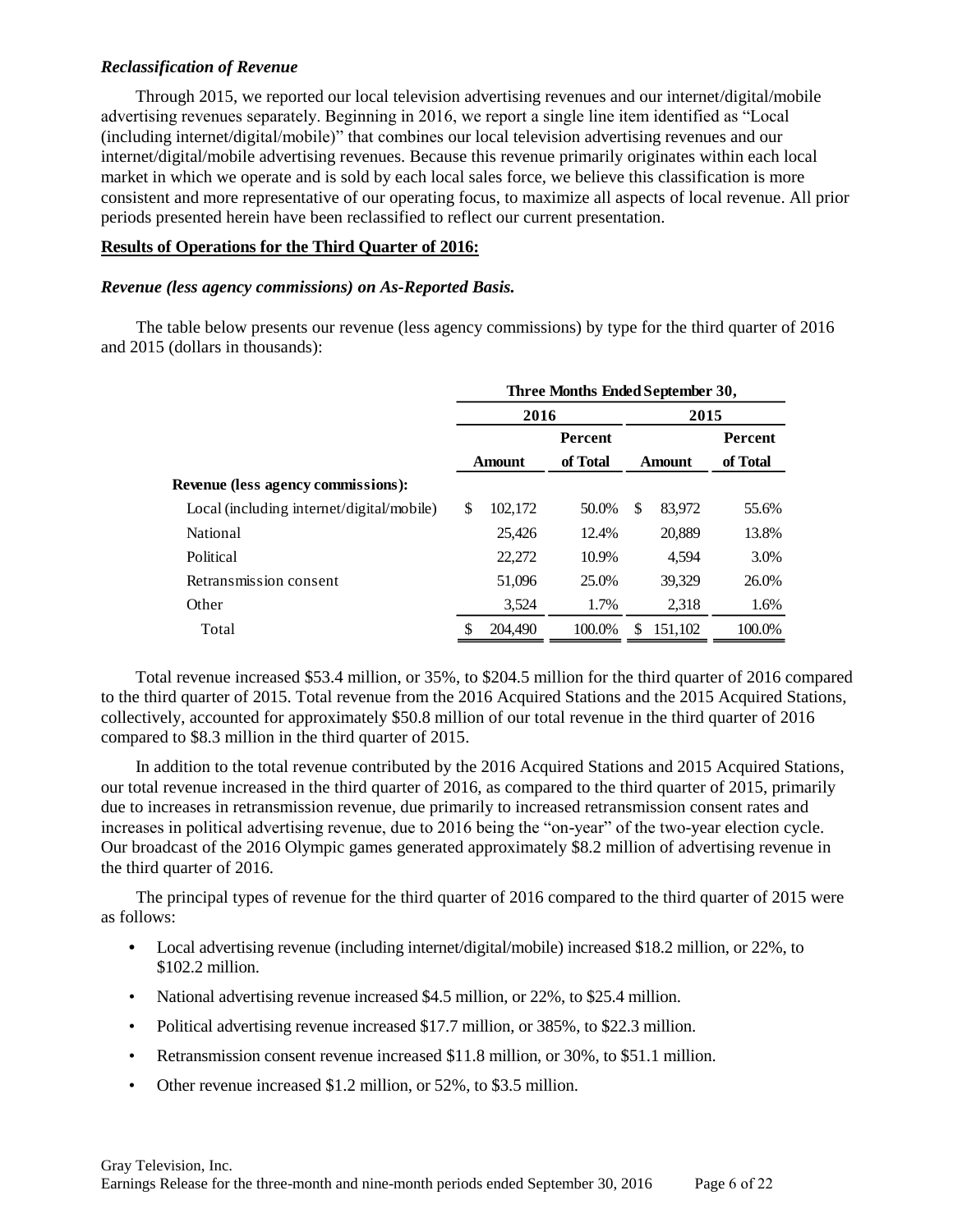Within our local and national advertising revenue types, and excluding revenue from the 2016 Acquired Stations and 2015 Acquired Stations, our five largest customer categories experienced the following approximate changes during the third quarter of 2016 compared to the third quarter of 2015:

- **•** Automotive increased 1%;
- Medical increased 5%;
- **•** Furniture and appliances increased 6%;
- **•** Restaurant decreased 17%; and
- **•** Home improvement increased 11%.

## *Revenue on Combined Historical Basis.*

On a Combined Historical Basis, total revenue increased \$21.6 million, or 12%, to \$204.5 million in the third quarter of 2016 compared to the third quarter of 2015. On a Combined Historical Basis, the principal types of revenue for the third quarter of 2016 compared to the third quarter of 2015 were approximately as follows:

- **•** Local advertising revenue (including internet/digital/mobile) increased \$0.9 million, or 1%, to \$102.2 million.
- **•** National advertising revenue decreased \$1.9 million, or 7%, to \$25.4 million.
- **•** Political advertising revenue increased \$17.2 million, or 338%, to \$22.3 million.
- **•** Retransmission consent revenue increased \$6.8 million, or 15%, to \$51.1 million.
- **•** Other revenue decreased \$1.3 million, or 27%, to \$3.5 million.

Within our local and national advertising revenue types, and including revenue from the Acquired Stations, our five largest customer categories experienced the following approximate changes in revenue for the third quarter of 2016 compared to the third quarter of 2015:

- **•** Automotive decreased 1%;
- Medical increased 5%:
- **•** Furniture and appliances increased 10%;
- **•** Restaurant decreased 17%; and
- **•** Home improvement increased 8%.

## *Broadcast Operating Expenses on As-Reported Basis***.**

Broadcast operating expenses (before depreciation, amortization and loss on disposal of assets) increased \$21.8 million, or 22%, to \$120.7 million for the third quarter of 2016 compared to the third quarter of 2015. The 2016 Acquired Stations and 2015 Acquired Stations, collectively, accounted for approximately \$28.1 million of our broadcast operating expenses in the third quarter of 2016 compared to \$4.6 million in the third quarter of 2015.

• Non-compensation expenses increased \$9.9 million in the third quarter of 2016. Non-compensation expenses associated with the 2016 Acquired Stations and 2015 Acquired Stations, collectively, totaled \$13.5 million in the third quarter of 2016. Excluding the effects of the 2016 Acquired Stations and 2015 Acquired Stations, we also experienced the following changes in the third quarter of 2016 compared to the third quarter of 2015; other network programming fees increased approximately \$2.6 million reflecting increased fees payable to networks under our affiliation agreements; and national sales commissions decreased \$7.4 million primarily as a result of the termination of substantially all of our national sales representation agreements at the beginning of 2016.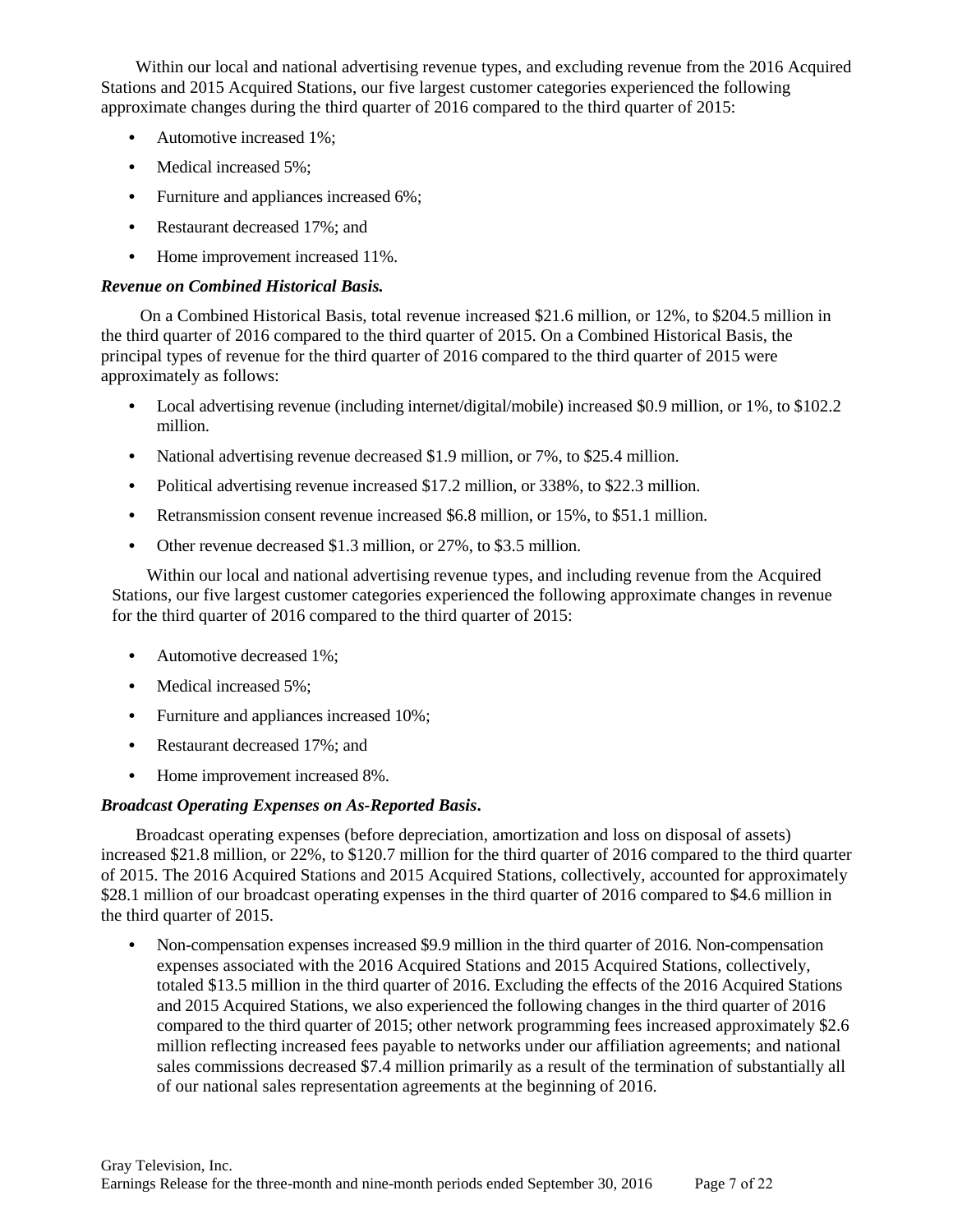**•** Compensation expenses increased \$11.9 million in the third quarter of 2016 primarily as a result of compensation expenses attributable to the 2016 Acquired Stations and 2015 Acquired Stations. Noncash share based compensation expenses were \$0.3 million in the third quarter of 2016 compared to \$0.2 million in the third quarter of 2015.

# *Broadcast Operating Expenses on Combined Historical Basis***.**

On a Combined Historical Basis, broadcast operating expenses (before depreciation, amortization and loss on disposal of assets) increased \$0.2 million, or less than 1%, to \$120.7 million for the third quarter of 2016 compared to the third quarter of 2015. The increase reflects, in part, the following:

- Network program fees increased in the third quarter of 2016 compared to the third quarter of 2015 by \$5.2 million to \$25.0 million, consistent with the growth of retransmission consent revenue.
- National sales commissions decreased in the third quarter of 2016 compared to the third quarter of 2015 by \$7.8 million resulting from the termination of substantially all of our national sales representation agreements at the beginning of 2016.
- Compensation expense increased by approximately \$0.4 million in the third quarter of 2016 compared to the third quarter of 2015. Non-cash share based compensation expenses were \$0.3 million in the third quarter of 2016 compared to \$0.2 million in the third quarter of 2015.

## *Corporate and Administrative Operating Expenses on As-Reported Basis***.**

Corporate and administrative expenses (before depreciation, amortization and loss on disposal of assets) decreased \$2.8 million, or 28%, to \$7.2 million in the third quarter of 2016 as compared to the third quarter of 2015. The decrease reflects, in part, the following:

- **•** Non-compensation expense decreased \$3.3 million in the third quarter of 2016 primarily due to decreased professional fees related to the 2016 Acquired Stations, that were completed primarily in the first quarter of 2016, compared to the 2015 Acquired Stations, that were completed primarily in the third quarter of 2015.
- Compensation expense increased \$0.5 million primarily due to increases in incentive compensation costs that were offset, in part, by reductions in relocation expenses. Non-cash share based compensation expenses were \$1.0 million in the third quarter of 2016 compared to \$0.8 million in the third quarter of 2015.

## *Cash Tax Payments*

During the third quarter of 2016, the Company made aggregate federal and state tax payments of \$0.5 million compared to \$0.4 million in the third quarter of 2015.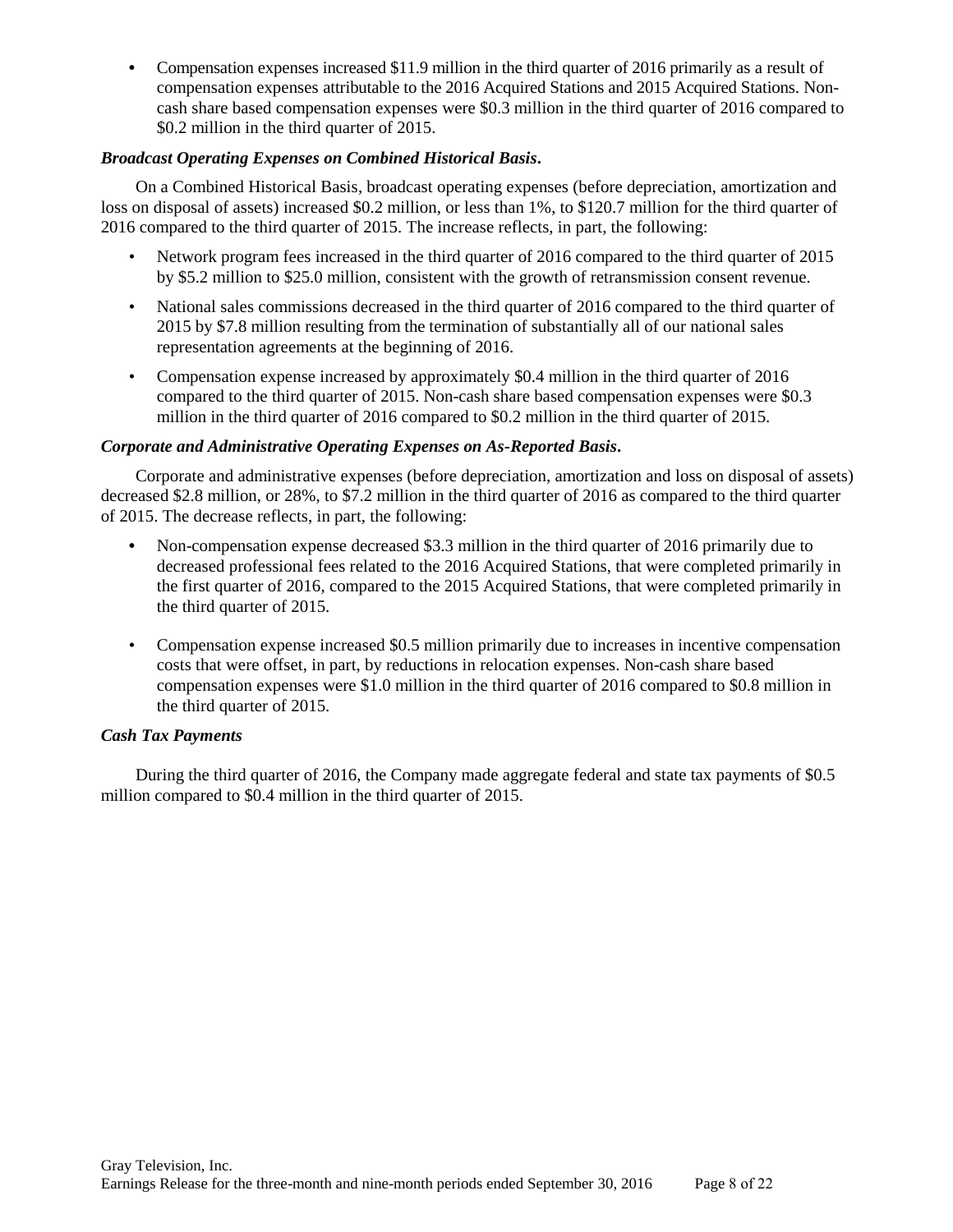### **Results of Operations for the Nine-Months Ended September 30, 2016:**

### *Revenue (less agency commissions) on As-Reported Basis.*

The table below presents our revenue (less agency commissions) by type for the nine-month periods ended September 30, 2016 and 2015 (dollars in thousands):

| Nine Months Ended September 30, |                |               |                |  |  |  |  |
|---------------------------------|----------------|---------------|----------------|--|--|--|--|
|                                 |                | 2015          |                |  |  |  |  |
|                                 | <b>Percent</b> |               | <b>Percent</b> |  |  |  |  |
| <b>Amount</b>                   | of Total       | <b>Amount</b> | of Total       |  |  |  |  |
|                                 |                |               |                |  |  |  |  |
| 296,253<br>S                    | 51.5%          | 241.928<br>\$ | 56.5%          |  |  |  |  |
| 73,575                          | 12.8%          | 57,605        | 13.5%          |  |  |  |  |
| 41,576                          | 7.2%           | 7.950         | 1.9%           |  |  |  |  |
| 148.914                         | 25.9%          | 112.489       | 26.3%          |  |  |  |  |
| 14,528                          | 2.6%           | 7.897         | 1.8%           |  |  |  |  |
| 574,846                         | 100.0%         | 427,869       | 100.0%         |  |  |  |  |
|                                 |                | 2016          |                |  |  |  |  |

Total revenue increased \$147.0 million, or 34%, to \$574.8 million for the nine-months ended September 30, 2016 compared to the nine-months ended September 30, 2015. Revenue from the 2016 Acquired Stations and 2015 Acquired Stations, collectively, accounted for approximately \$128.3 million of our total revenue in the nine-months ended September 30, 2016, compared to \$8.3 million in the nine-months ended September 30, 2015.

In addition to the total revenue contributed by the 2016 Acquired Stations and the 2015 Acquired Stations, our total revenue increased in the nine-months ended September 30, 2016, as compared to the ninemonths ended September 30, 2015, primarily due to increases in retransmission revenue, due primarily to increased retransmission consent rates and increases in political advertising revenue. Local and national advertising revenue also included approximately \$2.1 million of revenue from the broadcast of the 2016 Super Bowl on our CBS channels, an increase of approximately \$0.6 million compared to the \$1.5 million of revenue from the broadcast of the 2015 Super Bowl on our NBC channels. The broadcast of the 2016 Olympic games generated approximately \$8.2 million of advertising revenue in the first nine-months of 2016.

The principal types of revenue for the nine-months ended September 30, 2016 compared to the ninemonths ended September 30, 2015 were as follows:

- **•** Local advertising revenue (including internet/digital/mobile) increased \$54.3 million, or 22%, to \$296.3 million.
- **•** National advertising revenue increased \$16.0 million, or 28%, to \$73.6 million.
- Political advertising revenue increased \$33.6 million, or 423%, to \$41.6 million.
- **•** Retransmission consent revenue increased \$36.4 million, or 32%, to \$148.9 million.
- **•** Other revenue increased \$6.6 million, or 84%, to \$14.5 million.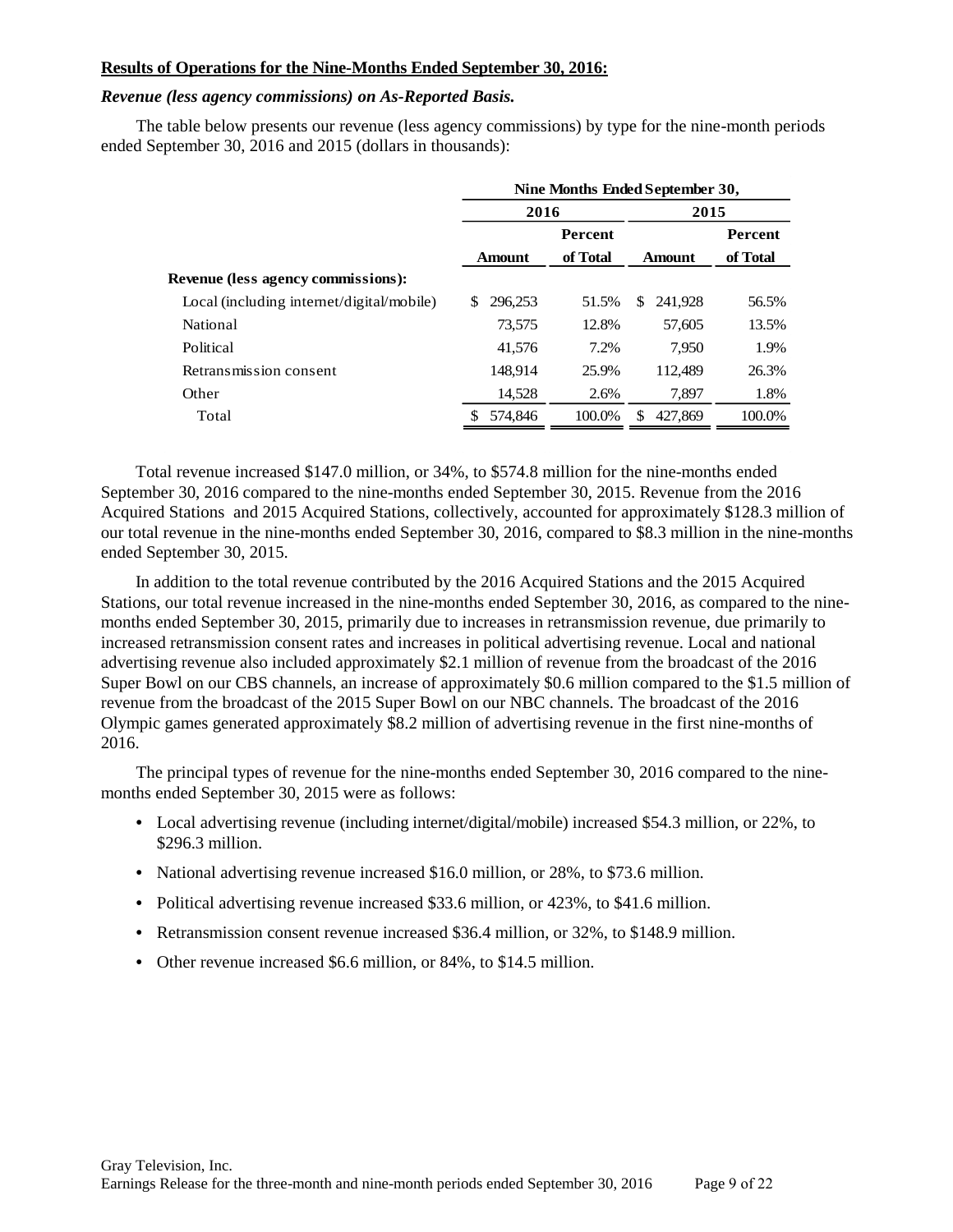Within our local and national advertising revenue categories, and excluding revenue from the 2016 Acquired Stations and 2015 Acquired Stations, our five largest customer categories experienced the following changes during the nine-months ended September 30, 2016 compared to the nine-months ended September 30, 2015:

- **•** Automotive increased 2%;
- **•** Medical increased 2%;
- **•** Restaurant decreased 7%;
- **•** Furniture and appliances increased 5%; and
- **•** Home improvement increased 7%.

## *Revenue on Combined Historical Basis.*

On a Combined Historical Basis, total revenue increased \$56.7 million, or 11%, to \$591.6 million in the nine-months ended September 30, 2016 compared to the nine-months ended September 30, 2015. The Combined Historical Basis components of revenue for the nine-months ended September 30, 2016 compared to the nine-months ended September 30, 2015 were approximately as follows:

- Local advertising revenue (including internet/digital/mobile) increased \$3.7 million, or 1%, to \$305.4 million.
- **•** National advertising revenue decreased \$3.5 million, or 4%, to \$75.9 million.
- **•** Political advertising revenue increased \$33.3 million, or 374%, to \$42.2 million.
- **•** Retransmission consent revenue increased \$23.7 million, or 18%, to \$152.6 million.
- **•** Other revenue decreased \$0.5 million, or 3%, to \$15.4 million.

Within our local and national advertising revenue categories, and including revenue from the 2016 Acquired Stations and 2015 Acquired Stations, our five largest customer categories experienced the following approximate changes in revenue during the nine-months ended September 30, 2016 compared to the nine-months ended September 30, 2015:

- Automotive increased 2%;
- Medical increased 1%;
- Restaurant decreased 5%;
- Furniture and appliances increased 8%; and
- Home improvement increased 6%.

## *Broadcast Operating Expenses on As-Reported Basis***.**

Broadcast operating expenses (before depreciation, amortization and loss on disposal of assets) increased \$74.4 million, or 27%, to \$346.6 million for the nine-months ended September 30, 2016 compared to the nine-months ended September 30, 2015. The 2016 Acquired Stations and the 2015 Acquired Stations, collectively, accounted for approximately \$74.5 million of our total broadcast expenses in the nine-months ended September 30, 2016, compared to \$4.6 million during the nine-months ended September 30, 2015.

**•** Non-compensation expense increased \$36.2 million for the nine-months ended September 30, 2016. Non-compensation expenses associated with the 2016 Acquired Stations and 2015 Acquired Stations collectively totaled \$34.0 million in the nine-months ended September 30, 2016. Excluding the 2016 Acquired Stations and the 2015 Acquired Stations; network program fees increased approximately \$8.2 million, reflecting increased fees payable to networks under our affiliation agreements; and national sales commissions decreased \$9.0 million in the nine-months ended September 30, 2016,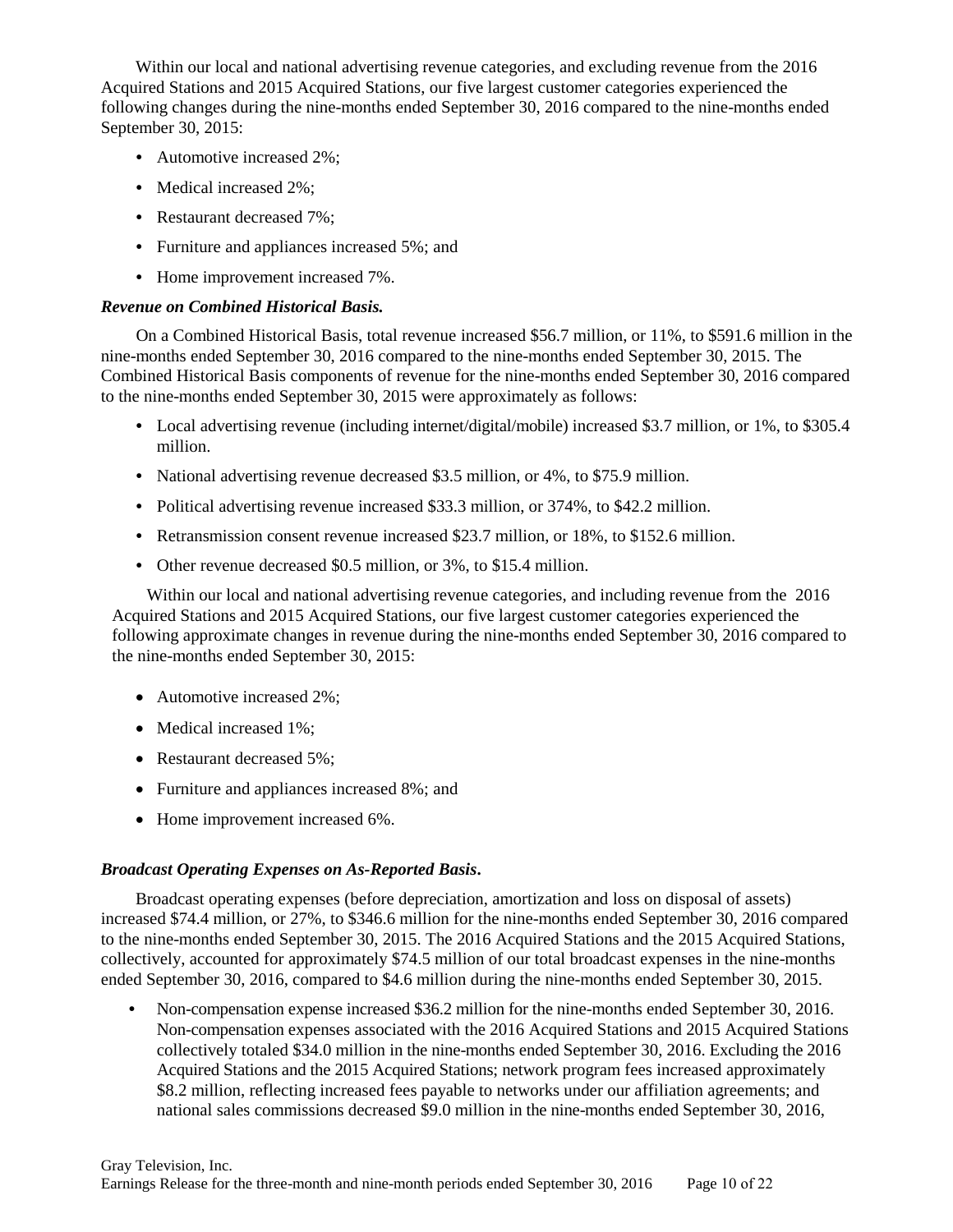primarily as a result of the termination of substantially all of our national sales representation agreements at the beginning of 2016.

**•** Compensation expense increased \$38.2 million in the nine-months ended September 30, 2016, primarily as a result of an increase of \$38.0 million in compensation expenses attributable to the 2016 Acquired Stations and 2015 Acquired Stations. Non-cash share based compensation expenses were \$0.9 million in the nine-months ended September 30, 2016, compared to \$0.7 million in the nine-months ended September 30, 2015.

# *Broadcast Operating Expenses on Combined Historical Basis.*

On a Combined Historical Basis, broadcast operating expenses (before depreciation, amortization and loss (gain) on disposal of assets) increased \$15.5 million, or 4%, to \$361.1 million for the nine-months ended September 30, 2016 compared to the nine-months ended September 30, 2015. The increase reflects, in part, the following:

- Non-compensation expense in the nine-months ended September 30, 2016 increased primarily as a result of network program fees that increased \$16.1 million to \$73.4 million, consistent with the growth of the related retransmission consent revenue.
- Non-compensation expense increases were offset, in-part, by a \$10.0 million decrease in national sales commissions in the nine-months ended September 30, 2016 resulting from our termination of substantially all of our national sales representation agreements at the beginning of 2016.
- Compensation expense increased \$5.8 million in the nine-months ended September 30, 2016 compared to the nine-months ended September 30, 2015. Non-cash share based compensation expenses were \$0.9 million in the nine-months ended September 30, 2016 compared to \$0.7 million in the nine-months ended September 30, 2015.

## *Corporate and Administrative Operating Expenses on As-Reported Basis***.**

Corporate and administrative expenses (before depreciation, amortization and loss (gain) on disposal of assets) increased \$8.1 million, or 35%, to \$31.4 million in the nine-months ended September 30, 2016 compared to the nine-months ended September 30, 2015. The net increase reflects, in part, the following:

- **•** Non-compensation expense increased \$6.8 million in the nine-months ended September 30, 2016 due to \$13.2 million of professional fees, primarily related to the acquisition of the 2016 Acquired Stations compared to \$7.0 million of professional fees incurred in the nine-months ended September 30, 2015, primarily related to the acquisition of the 2015 Acquired Stations.
- Compensation expense increased \$1.3 million primarily due to increases in incentive compensation costs which were offset, in-part, by reductions in relocation expenses. Non-cash share based compensation expenses were \$2.9 million in the nine-months ended September 30, 2016 compared to \$2.3 million in the nine-months ended September 30, 2015.

## *Cash Tax Payments*

During the 2016 nine-month period, the Company made aggregate federal and state tax payments totaling \$14.6 million compared to \$1.7 million for the 2015 nine-month period. Based on our current forecasts, we do not anticipate that we will make any additional significant federal or state tax payments for the remainder of 2016.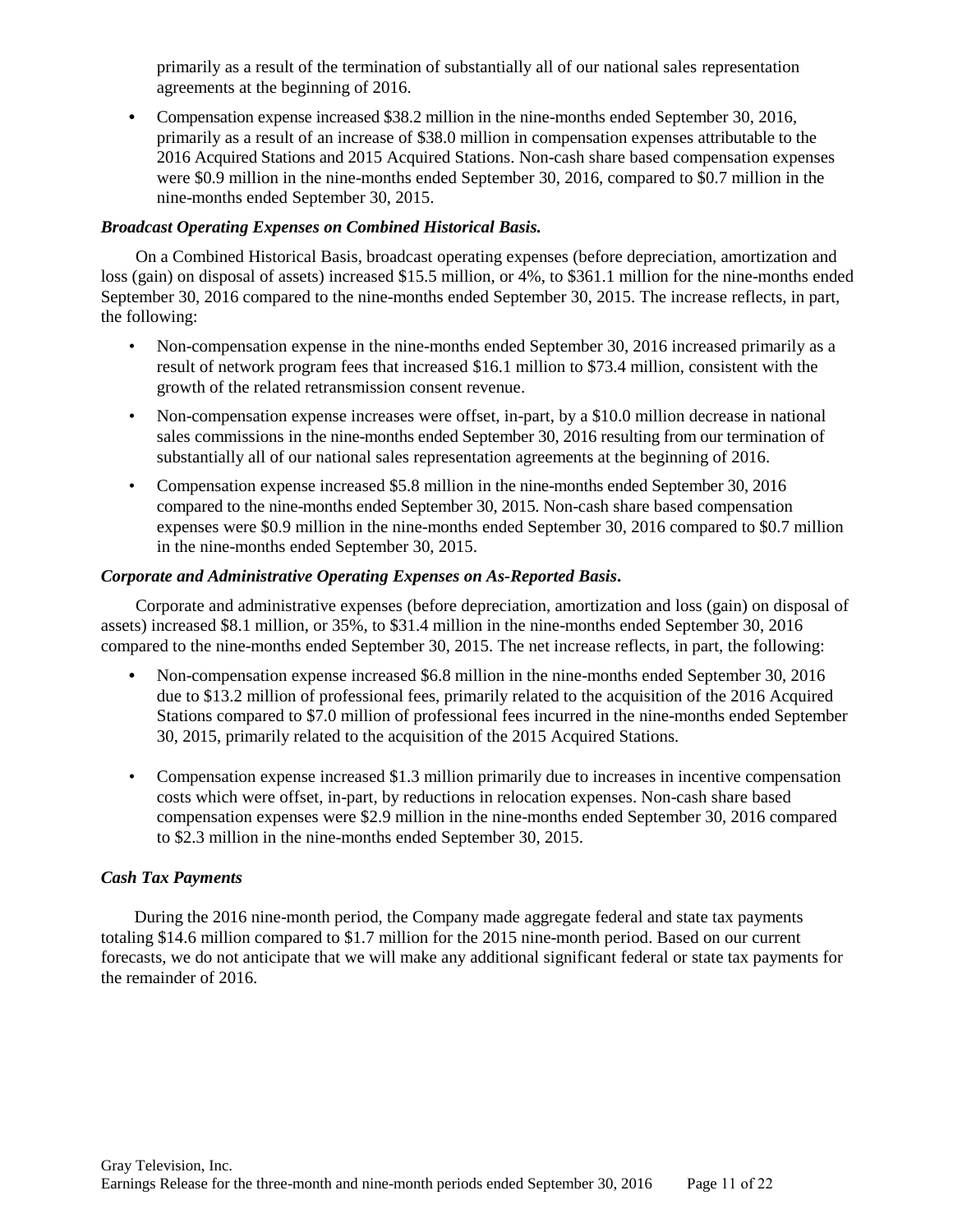# **Gray Television, Inc. Selected Operating Data (Unaudited)**

(in thousands except for net income per share data)

|                                                                                              | <b>Three Months Ended</b><br>September 30, |             | <b>Nine Months Ended</b><br>September 30, |           |    |           |
|----------------------------------------------------------------------------------------------|--------------------------------------------|-------------|-------------------------------------------|-----------|----|-----------|
|                                                                                              | 2016                                       | 2015        |                                           | 2016      |    | 2015      |
| Revenue (less agency commissions)                                                            | \$204,490                                  | \$151,102   |                                           | \$574,846 |    | \$427,869 |
| Operating expenses before depreciation, amortization<br>and loss on disposal of assets, net: |                                            |             |                                           |           |    |           |
| <b>Broadcast</b>                                                                             | 120,717                                    | 98,921      |                                           | 346,620   |    | 272,213   |
| Corporate and administrative                                                                 | 7,223                                      | 10,022      |                                           | 31,425    |    | 23,313    |
| Depreciation                                                                                 | 11,494                                     | 9,354       |                                           | 34,237    |    | 26,906    |
| Amortization of intangible assets                                                            | 4,235                                      | 3,213       |                                           | 12,365    |    | 8,715     |
| Loss (gain) on disposal of assets, net                                                       | 354                                        | 248         |                                           | (66)      |    | 562       |
| Operating expenses                                                                           | 144,023                                    | 121,758     |                                           | 424,581   |    | 331,709   |
| Operating income                                                                             | 60,467                                     | 29,344      |                                           | 150,265   |    | 96,160    |
| Other income (expense):                                                                      |                                            |             |                                           |           |    |           |
| Miscellaneous income, net                                                                    | 30                                         | 28          |                                           | 740       |    | 102       |
| Interest expense                                                                             | (27, 926)                                  | (18, 645)   |                                           | (73, 470) |    | (55,762)  |
| Loss from early extinguishment of debt                                                       | (31,987)                                   |             |                                           | (31,987)  |    |           |
| Income before income tax                                                                     | 584                                        | 10,727      |                                           | 45,548    |    | 40,500    |
| Income tax expense                                                                           | 797                                        | 4,118       |                                           | 19,109    |    | 16,186    |
| Net (loss) income                                                                            | \$<br>(213)                                | \$<br>6,609 | \$                                        | 26,439    | \$ | 24,314    |
| Basic per share information:                                                                 |                                            |             |                                           |           |    |           |
| Net (loss) income                                                                            | \$                                         | \$<br>0.09  | \$                                        | 0.37      | \$ | 0.36      |
| Weighted-average shares outstanding                                                          | 71,879                                     | 71,638      |                                           | 71,850    |    | 67,215    |
|                                                                                              |                                            |             |                                           |           |    |           |
| Diluted per share information:                                                               |                                            |             |                                           |           |    |           |
| Net (loss) income                                                                            | \$                                         | \$<br>0.09  | \$                                        | 0.36      | \$ | 0.36      |
| Weighted-average shares outstanding                                                          | 71,879                                     | 72,341      |                                           | 72,723    |    | 67,824    |
| Political advertising revenue (less agency commissions)                                      | \$<br>22,272                               | \$<br>4,594 | \$                                        | 41,576    | \$ | 7,950     |
| Revenue from broadcast of Olympic games (less                                                |                                            |             |                                           |           |    |           |
| agency commissions)                                                                          | \$<br>8,192                                | \$          | \$                                        | 8,192     | \$ |           |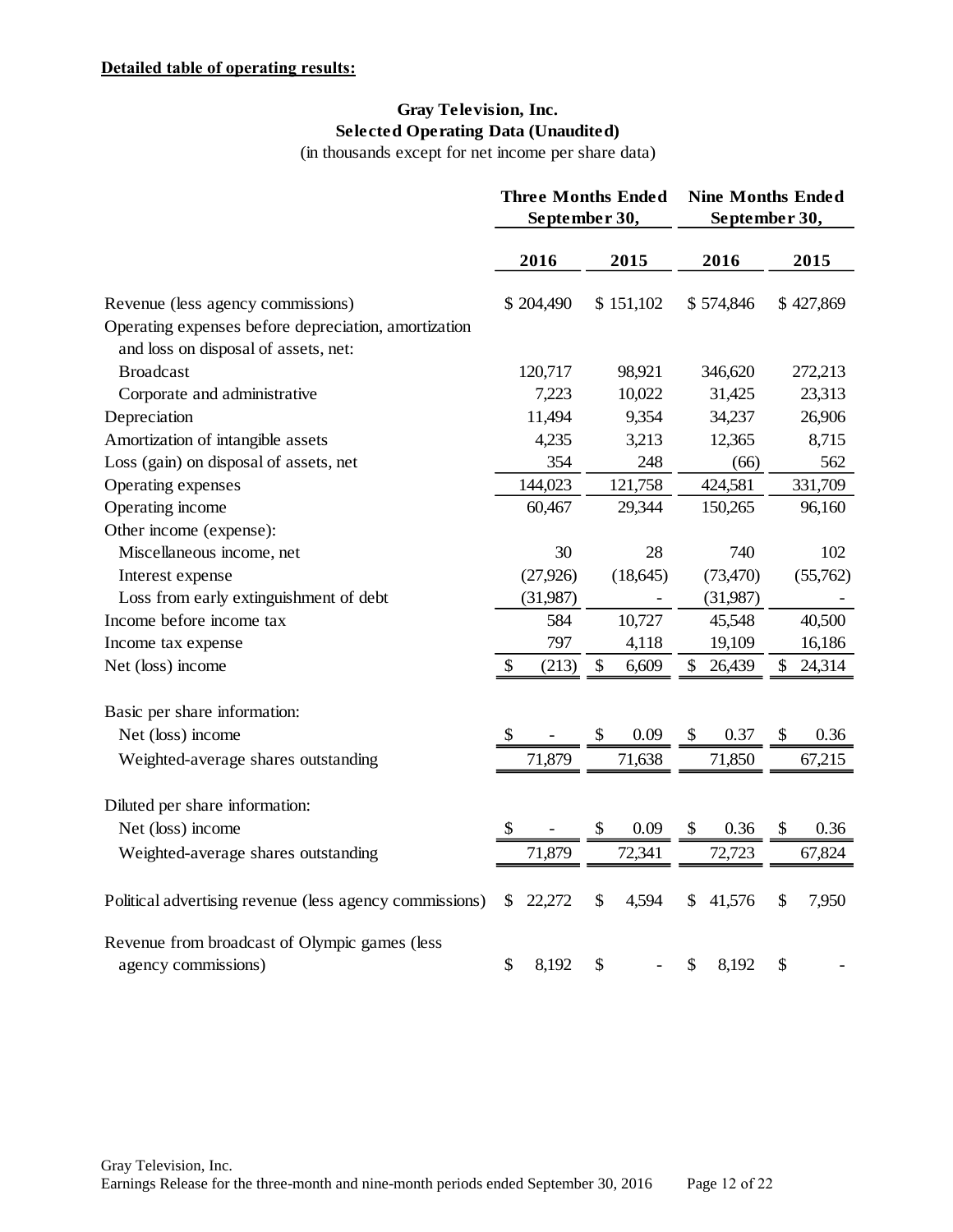# **Other Financial Data:**

|                                                         | September 30, 2016 |          | <b>December 31, 2015</b> |
|---------------------------------------------------------|--------------------|----------|--------------------------|
|                                                         | (in thousands)     |          |                          |
| Cash                                                    | 230,398            |          | 97,318                   |
| Long-term debt including current portion                | 1,755,725          |          | 1,220,084                |
| Borrowing availability under our senior credit facility | 60,000             | <b>S</b> | 50,000                   |

|                                           | Nine Months Ended September 30, |           |      |            |  |  |  |  |
|-------------------------------------------|---------------------------------|-----------|------|------------|--|--|--|--|
|                                           |                                 | 2016      | 2015 |            |  |  |  |  |
|                                           | (in thousands)                  |           |      |            |  |  |  |  |
| Net cash provided by operating activities | S                               | 101,967   | -S   | 82,718     |  |  |  |  |
| Net cash used in investing activities     |                                 | (469,504) |      | (199, 635) |  |  |  |  |
| Net cash provided by financing activities |                                 | 500,617   |      | 167,317    |  |  |  |  |
| Net increase in cash                      |                                 | 133,080   |      | 50,400     |  |  |  |  |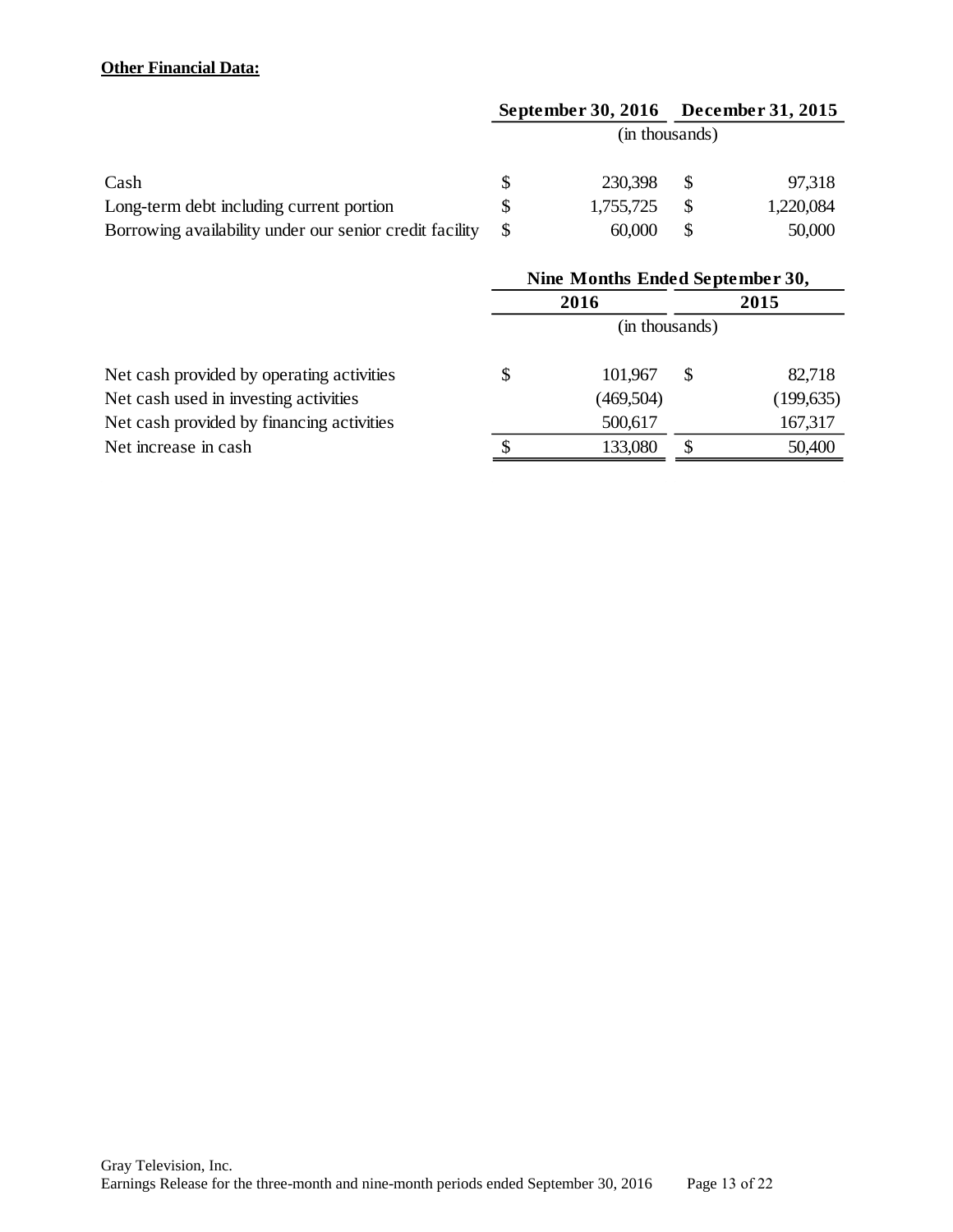# **Guidance for the Three-Months Ending December 31, 2016 (the "fourth quarter of 2016"):**

Based on our current forecasts for the fourth quarter of 2016, we anticipate the changes from the threemonths ended December 31, 2015 (the "fourth quarter of 2015") as outlined below. Our guidance for the fourth quarter of 2016 does not include any revenue or expense estimates relating to our pending acquisitions.

| Selected operating data:                                                                                                 | <b>Low End</b><br><b>Guidance for</b><br>the Fourth<br><b>Ouarter of</b><br>2016 | $%$ Change<br>From<br><b>Actual Fourth</b><br><b>Ouarter of</b><br>2015 | <b>High End</b><br><b>Guidance for</b><br>the Fourth<br><b>Ouarter of</b><br>2016 | $%$ Change<br>From<br><b>Actual Fourth</b><br><b>Ouarter of</b><br>2015 | Actual<br>Fourth<br><b>Ouarter of</b><br>2015 |
|--------------------------------------------------------------------------------------------------------------------------|----------------------------------------------------------------------------------|-------------------------------------------------------------------------|-----------------------------------------------------------------------------------|-------------------------------------------------------------------------|-----------------------------------------------|
|                                                                                                                          |                                                                                  |                                                                         | (dollars in thousands)                                                            |                                                                         |                                               |
| <b>OPERATING REVENUE:</b><br>Revenue (less agency commissions)                                                           | 230,000<br>S.                                                                    | 36 %                                                                    | 237,000<br><sup>\$</sup>                                                          | 40 %                                                                    | \$169,487                                     |
| <b>OPERATING EXPENSES</b><br>(before depreciation, amortization and<br>gain on disposals of assets):<br><b>Broadcast</b> | 125,000<br>\$                                                                    | 23 %                                                                    | 127,500<br>S.                                                                     | 25 %                                                                    | \$101,969                                     |
| Corporate and administrative                                                                                             | \$<br>8,000                                                                      | (27)%                                                                   | \$<br>9,000                                                                       | (18)%                                                                   | \$11,030                                      |
| <b>OTHER SELECTED DATA:</b><br>Political advertising revenue<br>(less agency commissions)                                | \$<br>47,000                                                                     | 410 %                                                                   | \$<br>48,000                                                                      | 421 %                                                                   | \$<br>9,213                                   |

## **Comments on Fourth Quarter of 2016 Guidance:**

#### **Fourth Quarter of 2016 on As-Reported Basis:**

### *Revenue on As-Reported Basis.*

Based on our current forecasts for the fourth quarter of 2016, we anticipate the following changes from the fourth quarter of 2015 as outlined below. Our total revenue estimates for the fourth quarter of 2016 include approximately \$40.0 million of revenue estimated to be contributed by the 2016 Acquired Stations.

- We believe our fourth quarter of 2016 local advertising revenue (including internet/digital/mobile) will increase within a range of approximately 10% to 13% or approximately \$104.0 million to \$107.0 million.
- We believe our fourth quarter of 2016 national advertising revenue will increase within a range of approximately 2% to 11% or approximately \$24.0 million to \$26.0 million.
- We believe our fourth quarter of 2016 political advertising revenue will be within a range of approximately \$47.0 million to \$48.0 million. Our political advertising revenue was approximately \$9.2 million in the fourth quarter of 2015; \$48.5 million in the fourth quarter of 2014; and \$43.4 million in the fourth quarter of 2012. Including the television stations that we operate under JSAs, our fourth quarter of 2016 political advertising revenue will be within a range of approximately \$48.3 million to \$49.3 million.
- We believe our fourth quarter of 2016 retransmission consent revenue will be within a range of approximately \$51.0 million to \$52.0 million (or increase approximately 29% to 32%) .

### *Broadcast Operating Expenses (before depreciation, amortization and gain on disposal of assets) on As-Reported Basis.*

For the fourth quarter of 2016, we anticipate our broadcast operating expenses will increase from the fourth quarter of 2015, reflecting a \$21.7 million incremental impact of the 2016 Acquisitions as well as the anticipated increases in payroll and related employee benefits. We anticipate that our broadcast operating expenses will also reflect increases in network fees of approximately \$6.8 million (to a total of approximately \$25.2 million for the fourth quarter of 2016).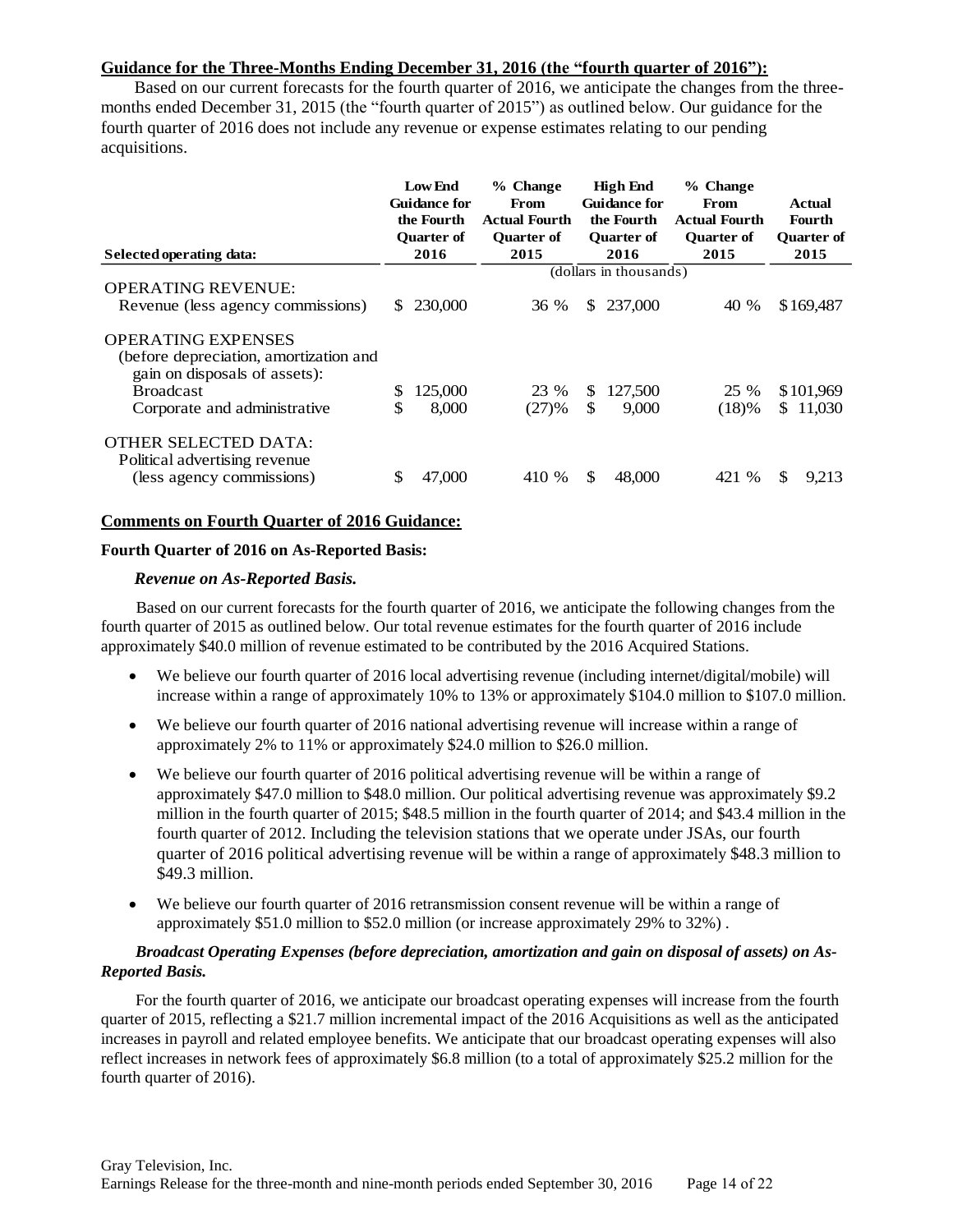### *Corporate and Administrative Operating Expenses (before depreciation, amortization and gain on disposal of assets) on As-Reported Basis.*

For the fourth quarter of 2016, we anticipate our corporate and administrative operating expense will decrease to within a range of approximately \$8.0 million to \$9.0 million, primarily attributable to decreases in professional services fees related to acquisitions.

### **Fourth Quarter of 2016 on Combined Historical Basis:**

Based on our current forecasts for the fourth quarter of 2016, we anticipate the following changes from the Combined Historical Basis for the fourth quarter of 2015 as outlined below. For the purposes hereof, our Combined Historical Basis for the fourth quarter of 2015 has been adjusted to give effect to the 2016 Acquired Stations. We expect that local and national advertising revenue will be adversely impacted by the volume of commercial advertising minutes utilized by political advertisers.

### *Revenue on Combined Historical Basis:*

- We believe our fourth quarter of 2016 total revenue will be within a range of approximately \$230.0 million to \$237.0 million (or increase approximately 14% to 17%).
- We believe our fourth quarter of 2016 local advertising revenue (including internet/digital/mobile) will be within a range of approximately \$104.0 million to \$107.0 million (or decrease approximately 5% to 7%).
- We believe our fourth quarter of 2016 national advertising revenue will be within a range of approximately \$24.0 million to \$26.0 million (or decrease approximately 8% to 15%).
- We believe our fourth quarter of 2016 political advertising revenue will be within a range of approximately \$47.0 million to \$48.0 million. Our political advertising revenue was approximately \$9.7 million in the fourth quarter of 2015; \$65.5 million in the fourth quarter of 2014; and \$69.2 million in the fourth quarter of 2012. Including the television stations that we operate under JSAs, our fourth quarter of 2016 political advertising revenue will be within a range of approximately \$48.3 million to \$49.3 million.
- We believe our fourth quarter of 2016 retransmission consent revenue will be within a renge of approximately \$51.0 million to \$52.0 million (or increase approximately 15% to 17%).

## *Broadcast Operating Expenses (before depreciation, amortization and gain or loss on disposal of assets) on Combined Historical Basis:*

Our total broadcast operating expenses for the fourth quarter of 2016 are anticipated to increase from the fourth quarter of 2015 on a Combined Historical Basis by a range of approximately \$1.6 million to \$4.1 million (to total within a range of approximately \$125.0 million to \$127.5 million). This increase reflects an expected increase of \$4.9 million in network fees (expected to total approximately \$25.2 million).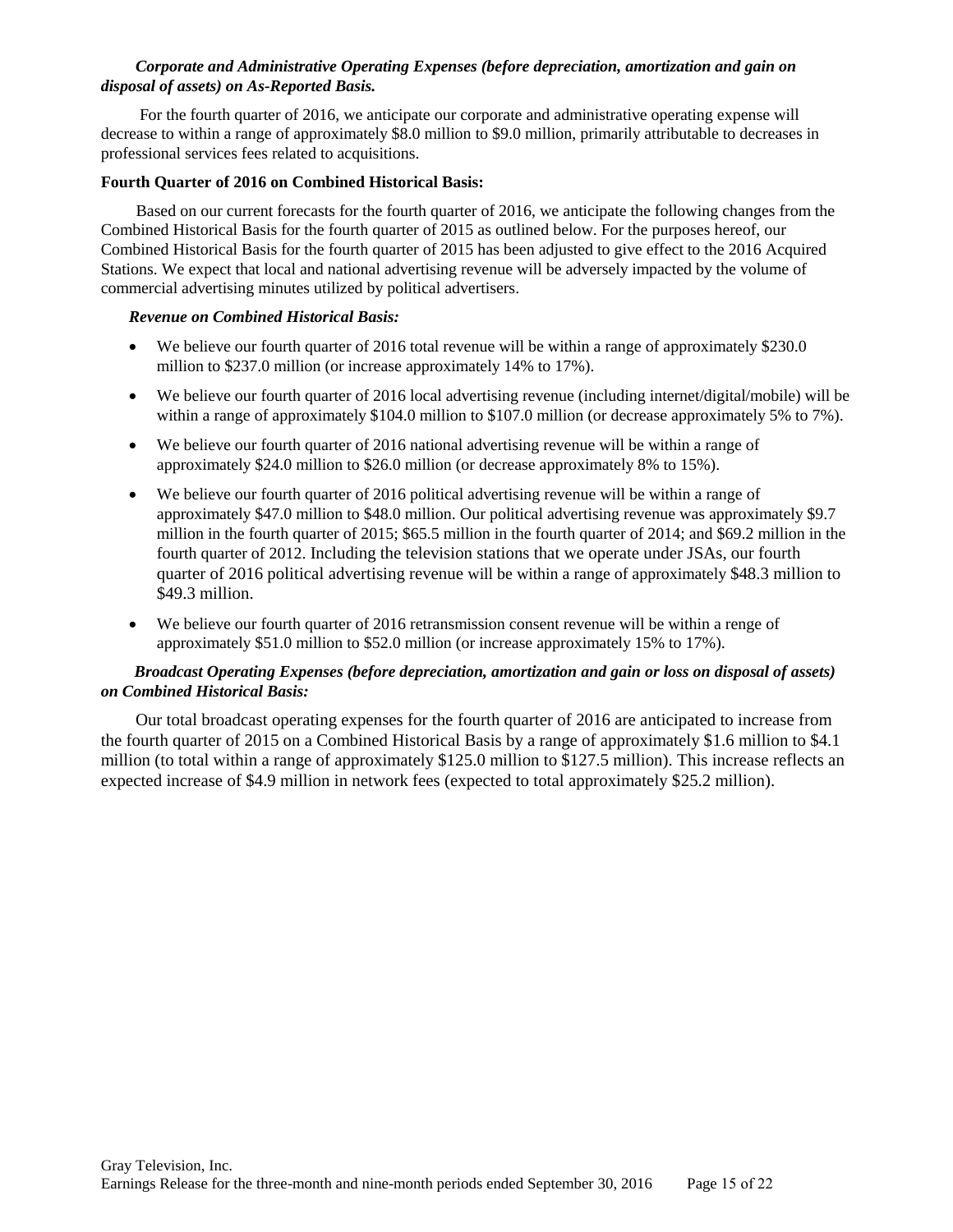## **Non-GAAP Terms**

From time to time, Gray supplements its financial results prepared in accordance with accounting principles generally accepted in the United States of America ("GAAP") by disclosing the non-GAAP financial measures Broadcast Cash Flow, Broadcast Cash Flow Less Cash Corporate Expenses, Operating Cash Flow as defined in Gray's Senior Credit Agreement ("Operating Cash Flow"), Free Cash Flow and Total Leverage Ratio, Net of All Cash. These non-GAAP amounts are used by us to approximate the amount used to calculate key financial performance covenants contained in our debt agreements and are used with our GAAP data to evaluate our results and liquidity. These non-GAAP amounts may be provided on an As-Reported Basis as well as a Combined Historical Basis.

We define Broadcast Cash Flow as net income plus loss from early extinguishment of debt, corporate and administrative expenses, broadcast non-cash stock based compensation, depreciation and amortization (including amortization of intangible assets and program broadcast rights), any loss on disposal of assets, any miscellaneous expense, interest expense, any income tax expense, non-cash 401(k) expense less any gain on disposal of assets, any miscellaneous income, any income tax benefits, payments for program broadcast obligations and network compensation revenue.

We define Broadcast Cash Flow Less Cash Corporate Expenses as net income plus loss from early extinguishment of debt, non-cash stock based compensation, depreciation and amortization (including amortization of intangible assets and program broadcast rights), any loss on disposal of assets, any miscellaneous expense, interest expense, any income tax expense, and non-cash 401(k) expense, less any gain on disposal of assets, any miscellaneous income, any income tax benefits, payments for program broadcast obligations and network compensation revenue.

We define Operating Cash Flow as Combined Historical Basis net income plus loss from early extinguishment of debt, non-cash stock based compensation, depreciation and amortization (including amortization of intangible assets and program broadcast rights), any loss on disposal of assets, any miscellaneous expense, interest expense, any income tax expense, non-cash 401(k) expense and pension expenses less any gain on disposal of assets, any miscellaneous income, any income tax benefits, payments for program broadcast obligations, network compensation revenue and cash contributions to pension plans.

We define Free Cash Flow as net income plus loss from early extinguishment of debt, non-cash stock based compensation, depreciation and amortization (including amortization of intangible assets and program broadcast rights), any loss on disposal of assets, any miscellaneous expense, amortization of deferred financing costs, any income tax expense, non-cash 401(k) expense and pension expense, less any gain on disposal of assets, any miscellaneous income, any income tax benefits, payments for program broadcast obligations, network compensation revenue, contributions to pension plans, amortization of original issue discount on our debt, capital expenditures (net of any insurance proceeds) and the payment of income taxes (net of any refunds received).

Our Total Leverage Ratio, Net of All Cash is calculated as our Operating Cash Flow for the preceding eight quarters, divided by two, which is then divided by our long term debt, excluding net premiums and net deferred financing costs, but including any other debt, net of all cash.

These non-GAAP terms are not defined in GAAP and our definitions may differ from, and therefore not be comparable to, similarly titled measures used by other companies, thereby limiting their usefulness. Such terms are used by management in addition to and in conjunction with results presented in accordance with GAAP and should be considered as supplements to, and not as substitutes for, net income and cash flows reported in accordance with GAAP.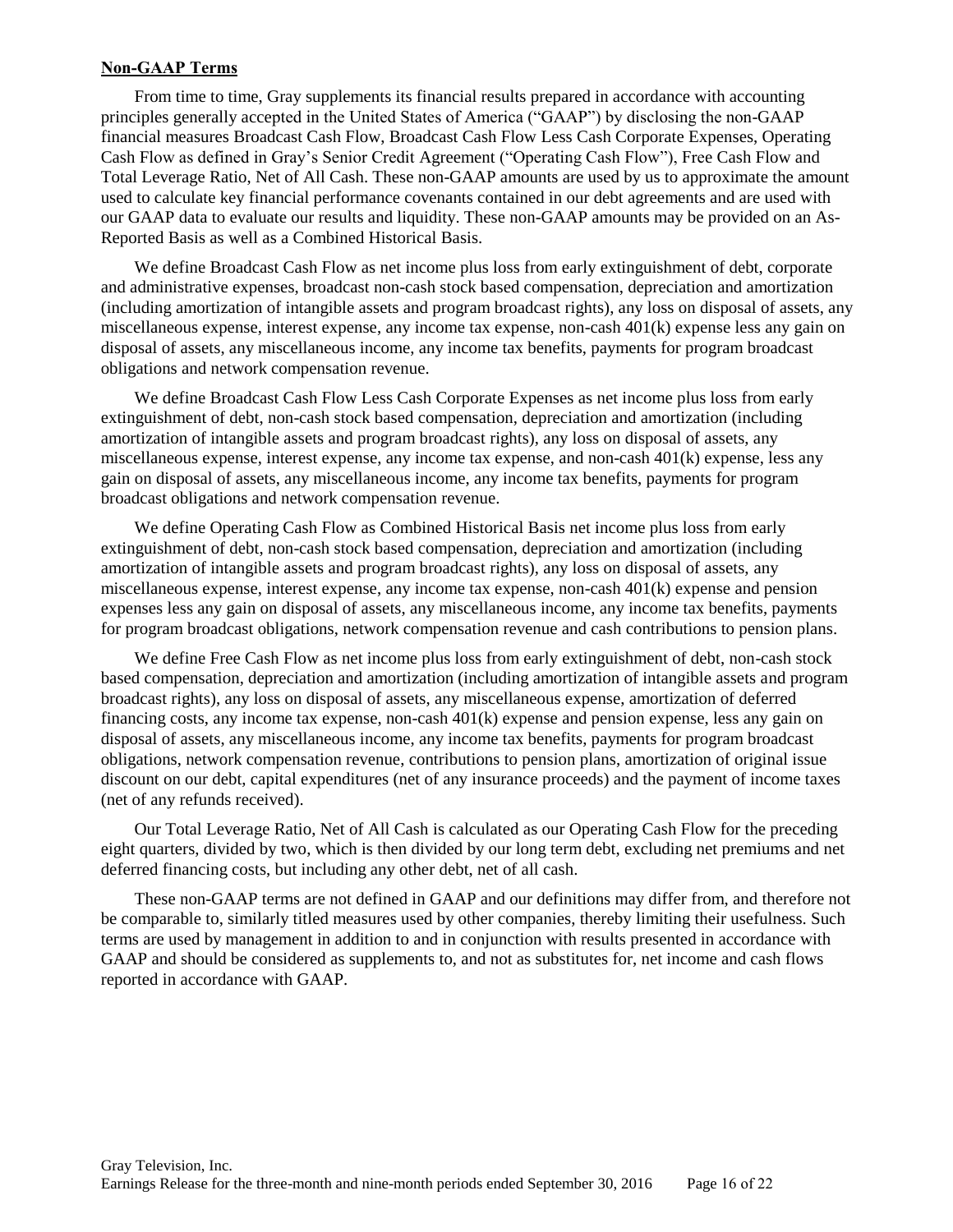# **Reconciliation on As-Reported Basis - Quarter:**

|                                                         | <b>Three Months Ended</b> |                       |              |  |  |
|---------------------------------------------------------|---------------------------|-----------------------|--------------|--|--|
|                                                         | September 30,             |                       |              |  |  |
|                                                         | 2016                      | 2015                  | 2014         |  |  |
| Net (loss) income                                       | $\mathcal{S}$<br>(213)    | $\mathbb{S}$<br>6,609 | \$13,940     |  |  |
| Adjustments to reconcile from net (loss) income to      |                           |                       |              |  |  |
| Broadcast Cash Flow Less Cash Corporate Expenses:       |                           |                       |              |  |  |
| Depreciation                                            | 11,494                    | 9,354                 | 8,228        |  |  |
| Amortization of intangible assets                       | 4,235                     | 3,213                 | 3,823        |  |  |
| Non-cash stock based compensation                       | 1,271                     | 1,009                 | 981          |  |  |
| Loss on disposal of assets, net                         | 354                       | 248                   | 6            |  |  |
| Miscellaneous income, net                               | (30)                      | (28)                  | (11)         |  |  |
| Interest expense                                        | 27,926                    | 18,645                | 18,619       |  |  |
| Loss from early extinguishment of debt                  | 31,987                    |                       |              |  |  |
| Income tax expense                                      | 797                       | 4,118                 | 8,608        |  |  |
| Amortization of program broadcast rights                | 4,817                     | 3,677                 | 3,309        |  |  |
| Common stock contributed to 401(k) plan                 |                           |                       |              |  |  |
| excluding corporate $401(k)$ contributions              | $\overline{7}$            | 6                     | 6            |  |  |
| Network compensation revenue recognized                 |                           |                       | (122)        |  |  |
| Payments for program broadcast rights                   | (4, 729)                  | (3, 417)              | (3,502)      |  |  |
| Corporate and administrative expenses before            |                           |                       |              |  |  |
| depreciation, amortization of intangible assets and     |                           |                       |              |  |  |
| non-cash stock based compensation                       | 6,254                     | 9,233                 | 4,544        |  |  |
| <b>Broadcast Cash Flow</b>                              | 84,170                    | 52,667                | 58,429       |  |  |
| Corporate and administrative expenses before            |                           |                       |              |  |  |
| depreciation, amortization of intangible assets and     |                           |                       |              |  |  |
| non-cash stock based compensation                       | (6,254)                   | (9,233)               | (4,544)      |  |  |
| <b>Broadcast Cash Flow Less Cash Corporate Expenses</b> | 77,916                    | 43,434                | 53,885       |  |  |
| Pension expense                                         | 40                        |                       | 1,518        |  |  |
| Contributions to pension plans                          | (1,405)                   | (2, 483)              | (1,996)      |  |  |
| Interest expense                                        | (27, 926)                 | (18, 645)             | (18,619)     |  |  |
| Amortization of deferred financing costs                | 1,397                     | 799                   | 764          |  |  |
| Amortization of original issue premium                  |                           |                       |              |  |  |
| on senior notes                                         | (194)                     | (215)                 | (215)        |  |  |
| Purchase of property and equipment                      | (19,763)                  | (6, 854)              | (9,996)      |  |  |
| Income taxes paid, net of refunds                       | (570)                     | (427)                 | (32)         |  |  |
| <b>Free Cash Flow</b>                                   | \$29,495                  | \$15,609              | \$<br>25,309 |  |  |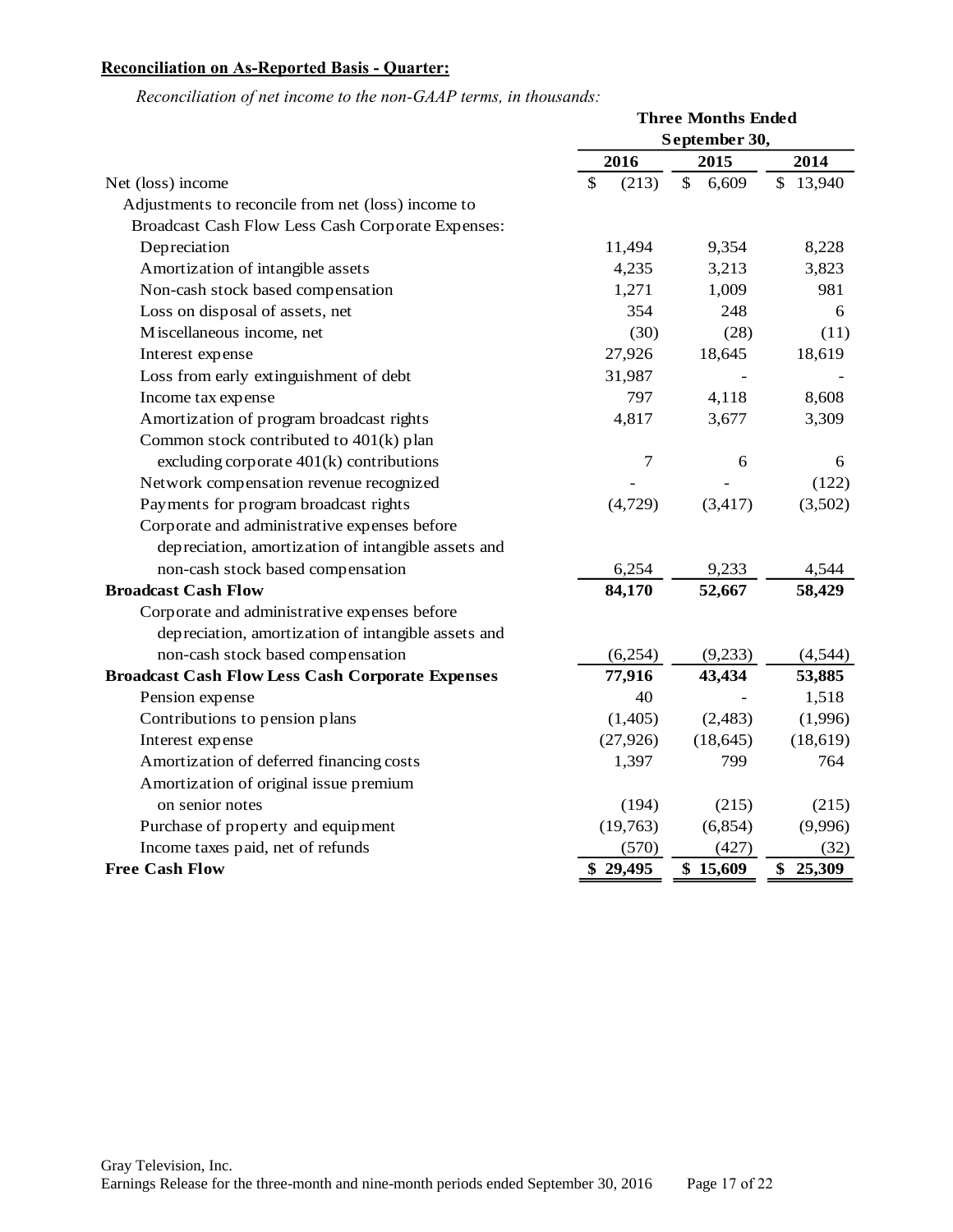# **Reconciliation on As-Reported Basis – Year to Date:**

|                                                         | <b>Nine Months Ended</b> |               |              |  |  |
|---------------------------------------------------------|--------------------------|---------------|--------------|--|--|
|                                                         |                          | September 30, |              |  |  |
|                                                         | 2016                     | 2015          | 2014         |  |  |
| Net income                                              | 26,439<br>\$             | \$<br>24,314  | \$<br>16,808 |  |  |
| Adjustments to reconcile from net income to             |                          |               |              |  |  |
| Broadcast Cash Flow Less Cash Corporate Expenses:       |                          |               |              |  |  |
| Depreciation                                            | 34,237                   | 26,906        | 21,598       |  |  |
| Amortization of intangible assets                       | 12,365                   | 8,715         | 5,291        |  |  |
| Non-cash stock based compensation                       | 3,827                    | 3,011         | 4,032        |  |  |
| Loss (gain) on disposal of assets, net                  | (66)                     | 562           | 385          |  |  |
| Miscellaneous income, net                               | (739)                    | (102)         | (14)         |  |  |
| Interest expense                                        | 73,470                   | 55,762        | 49,718       |  |  |
| Loss from early extinguishment of debt                  | 31,987                   |               | 4,897        |  |  |
| Income tax expense                                      | 19,109                   | 16,186        | 10,343       |  |  |
| Amortization of program broadcast rights                | 14,026                   | 10,837        | 9,227        |  |  |
| Common stock contributed to 401(k) plan                 |                          |               |              |  |  |
| excluding corporate $401(k)$ contributions              | 21                       | 19            | 18           |  |  |
| Network compensation revenue recognized                 |                          |               | (343)        |  |  |
| Payments for program broadcast rights                   | (13, 859)                | (10, 558)     | (11, 194)    |  |  |
| Corporate and administrative expenses before            |                          |               |              |  |  |
| depreciation, amortization of intangible assets and     |                          |               |              |  |  |
| non-cash stock based compensation                       | 28,515                   | 20,983        | 18,812       |  |  |
| <b>Broadcast Cash Flow</b>                              | \$229,332                | \$156,635     | \$129,578    |  |  |
| Corporate and administrative expenses before            |                          |               |              |  |  |
| depreciation, amortization of intangible assets and     |                          |               |              |  |  |
| non-cash stock based compensation                       | (28, 515)                | (20, 983)     | (18, 812)    |  |  |
| <b>Broadcast Cash Flow Less Cash Corporate Expenses</b> | \$200,817                | \$135,652     | \$110,766    |  |  |
| Pension expense                                         | 120                      | 4,190         | 4,611        |  |  |
| Contributions to pension plans                          | (3,038)                  | (3,916)       | (4,713)      |  |  |
| Interest expense                                        | (73, 470)                | (55,762)      | (49,718)     |  |  |
| Amortization of deferred financing costs                | 3,664                    | 2,396         | 2,158        |  |  |
| Amortization of original issue premium                  |                          |               |              |  |  |
| on senior notes                                         | (626)                    | (647)         | (647)        |  |  |
| Purchase of property and equipment                      | (33, 238)                | (15,250)      | (20, 452)    |  |  |
| Income taxes paid, net of refunds                       | (14, 589)                | (1,675)       | (361)        |  |  |
| <b>Free Cash Flow</b>                                   | \$<br>79,640             | \$<br>64,988  | \$<br>41,644 |  |  |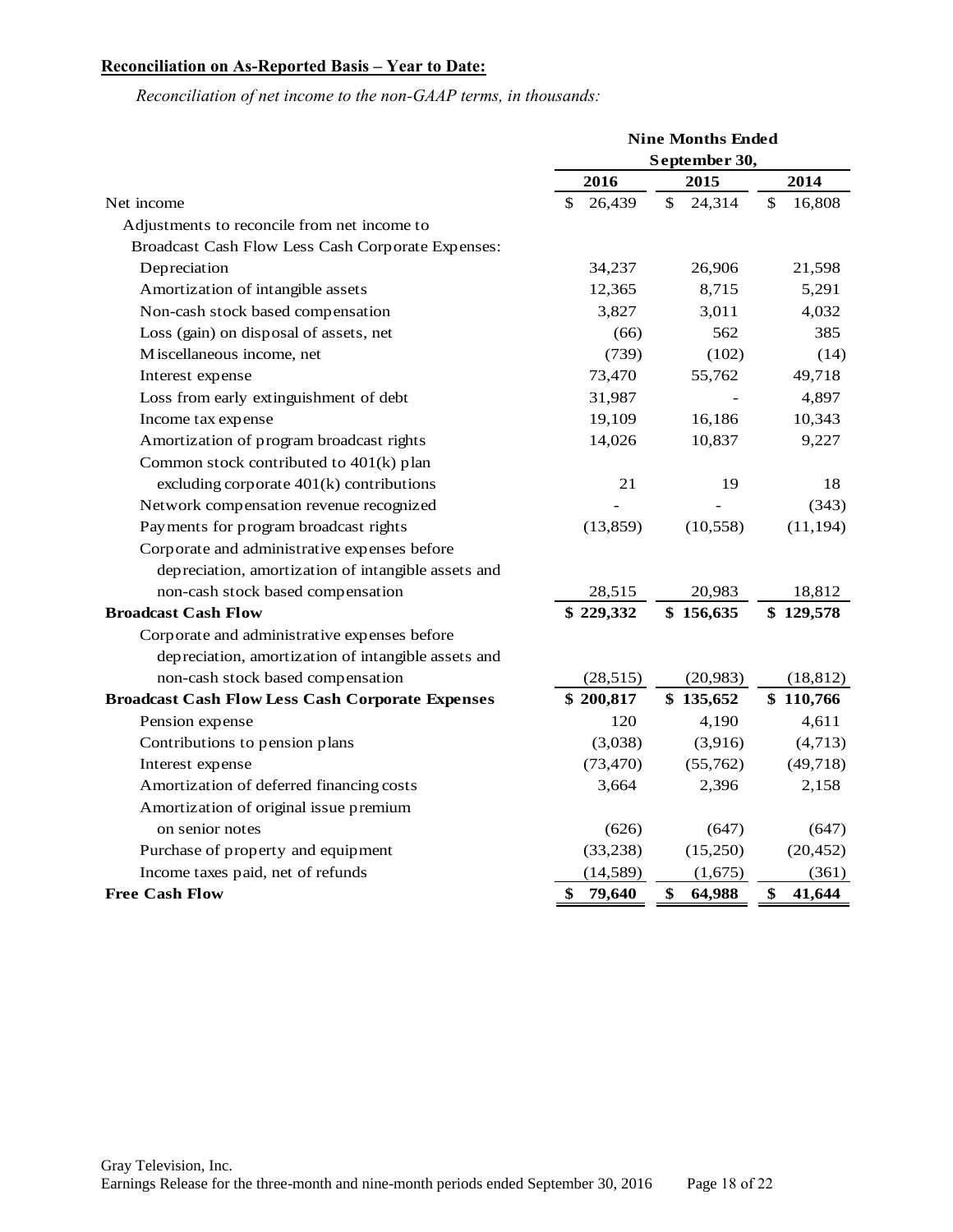# **Reconciliation on Combined Historical Basis - Quarter:**

|                                                                   |               | <b>Three Months Ended</b> |    |           |    |           |  |
|-------------------------------------------------------------------|---------------|---------------------------|----|-----------|----|-----------|--|
|                                                                   | September 30, |                           |    |           |    |           |  |
|                                                                   |               | 2016                      |    | 2015      |    | 2014      |  |
| Net (loss) income                                                 | \$            | (97)                      | \$ | 10,607    | \$ | 21,702    |  |
| Adjustments to reconcile from (loss) net income to Broadcast Cash |               |                           |    |           |    |           |  |
| Flow Less Cash Corporate Expenses:                                |               |                           |    |           |    |           |  |
| Depreciation                                                      |               | 11,493                    |    | 12,022    |    | 11,862    |  |
| Amortization of intangible assets                                 |               | 4,235                     |    | 5,022     |    | 5,540     |  |
| Non-cash stock-based compensation                                 |               | 1,271                     |    | 1,009     |    | 981       |  |
| Loss on disposal of assets, net                                   |               | 354                       |    | 655       |    | 783       |  |
| Miscellaneous expense (income), net                               |               | (29)                      |    | 204       |    | 3,193     |  |
| Interest expense                                                  |               | 27,727                    |    | 23,483    |    | 25,393    |  |
| Loss from early extinguishment of debt                            |               | 31,987                    |    |           |    |           |  |
| Income tax expense                                                |               | 868                       |    | 598       |    | 7,372     |  |
| Amortization of program broadcast rights                          |               | 4,817                     |    | 3,677     |    | 3,345     |  |
| Common stock contributed to 401(k) plan                           |               |                           |    |           |    |           |  |
| excluding corporate 401(k) contributions                          |               | 7                         |    | 6         |    | 6         |  |
| Network compensation revenue recognized                           |               |                           |    |           |    | (122)     |  |
| Payments for program broadcast rights                             |               | (4,729)                   |    | (3, 417)  |    | (3,517)   |  |
| Corporate and administrative expenses before                      |               |                           |    |           |    |           |  |
| depreciation, amortization of intangible assets and               |               |                           |    |           |    |           |  |
| non-cash stock-based compensation                                 |               | 6,254                     |    | 9,233     |    | 4,544     |  |
| Other                                                             |               | 12                        |    | 4,734     |    | 4,370     |  |
| <b>Broadcast Cash Flow</b>                                        |               | 84,170                    |    | 67,833    |    | 85,452    |  |
| Corporate and administrative expenses before                      |               |                           |    |           |    |           |  |
| depreciation, amortization of intangible assets and               |               |                           |    |           |    |           |  |
| non-cash stock-based compensation                                 |               | (6,254)                   |    | (9,233)   |    | (4, 544)  |  |
| <b>Broadcast Cash Flow Less Cash Corporate Expenses</b>           |               | 77,916                    |    | 58,600    |    | 80,908    |  |
| Pension expense                                                   |               | 40                        |    |           |    | 1,519     |  |
| Contributions to pension plans                                    |               | (1,405)                   |    | (2,483)   |    | (1,996)   |  |
| Other                                                             |               | 389                       |    | 4,467     |    | 505       |  |
| <b>Operating Cash Flow as defined in Senior Credit Agreement</b>  |               | 76,940                    |    | 60,584    |    | 80,936    |  |
| Interest expense                                                  |               | (27, 727)                 |    | (23, 483) |    | (25, 393) |  |
| Amortization of deferred financing costs                          |               | 1,397                     |    | 799       |    | 764       |  |
| Amortization of net original issue premium                        |               |                           |    |           |    |           |  |
| on senior notes                                                   |               | (194)                     |    | (215)     |    | (215)     |  |
| Purchase of property and equipment                                |               | (19,763)                  |    | (13,750)  |    | (8,750)   |  |
| Income taxes paid, net of refunds                                 |               | (570)                     |    | (1,250)   |    | (1,250)   |  |
| <b>Free Cash Flow</b>                                             | \$            | 30,083                    | \$ | 22,685    | \$ | 46,092    |  |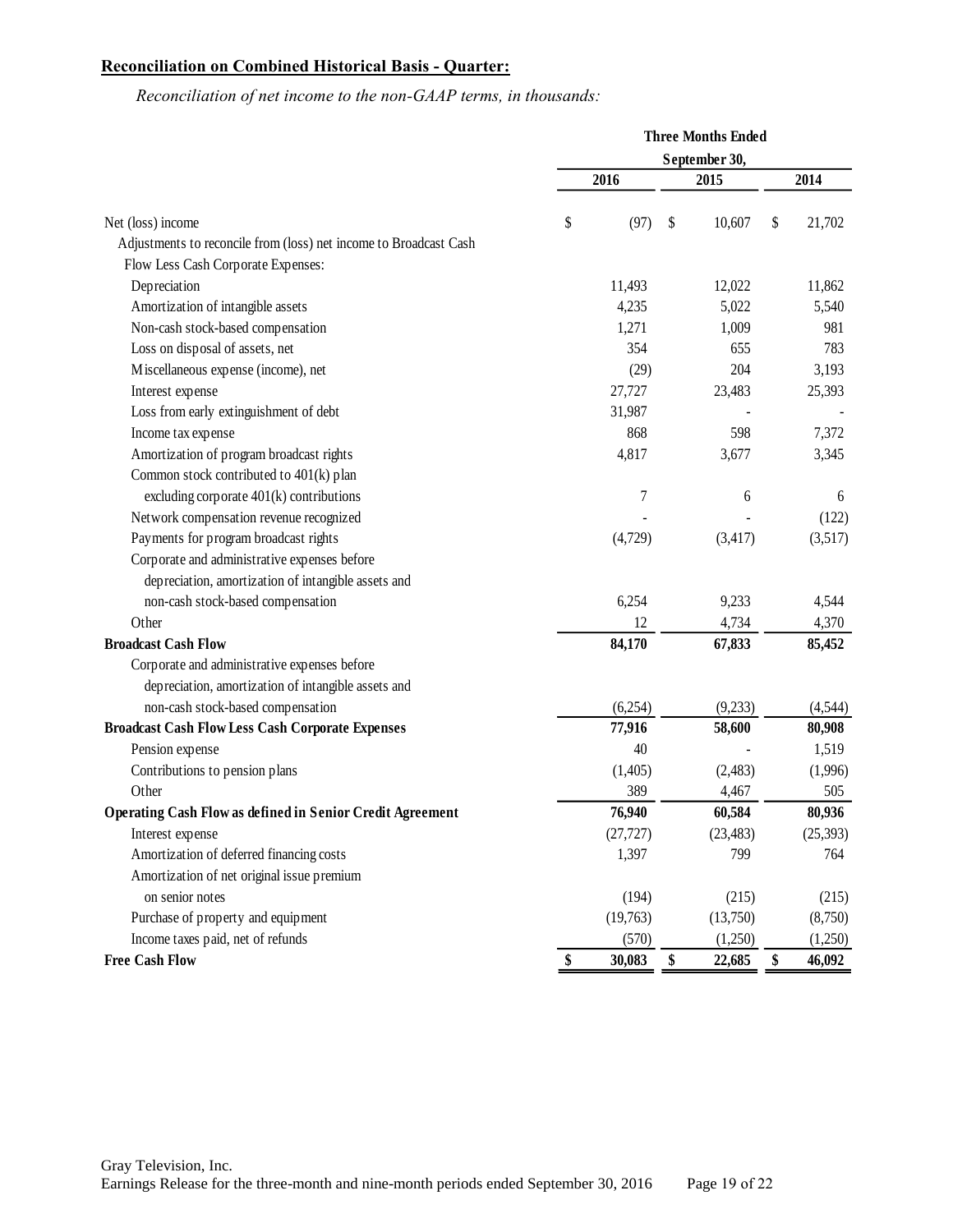# **Reconciliation on Combined Historical Basis – Year to Date:**

|                                                                  | <b>Nine Months Ended</b> |    |           |    |           |  |  |
|------------------------------------------------------------------|--------------------------|----|-----------|----|-----------|--|--|
|                                                                  | September 30,            |    |           |    |           |  |  |
|                                                                  | 2016                     |    | 2015      |    | 2014      |  |  |
| Net income                                                       | \$<br>24,825             | \$ | 34,765    | \$ | 50,732    |  |  |
| Adjustments to reconcile from net income to Broadcast Cash       |                          |    |           |    |           |  |  |
| Flow Less Cash Corporate Expenses:                               |                          |    |           |    |           |  |  |
| Depreciation                                                     | 34,982                   |    | 34,619    |    | 33,796    |  |  |
| Amortization of intangible assets                                | 13,207                   |    | 13,844    |    | 10,450    |  |  |
| Non-cash stock-based compensation                                | 3,827                    |    | 3,011     |    | 4,032     |  |  |
| Loss on disposal of assets, net                                  | 150                      |    | 1,181     |    | 751       |  |  |
| Miscellaneous expense (income), net                              | (770)                    |    | 31        |    | 3,166     |  |  |
| Interest expense                                                 | 75,630                   |    | 70,275    |    | 70,040    |  |  |
| Loss from early extinguishment of debt                           | 31,987                   |    |           |    | 4,897     |  |  |
| Income tax expense                                               | 18,995                   |    | 11,454    |    | 8,849     |  |  |
| Amortization of program broadcast rights                         | 14,026                   |    | 10,837    |    | 9,335     |  |  |
| Common stock contributed to 401(k) plan                          |                          |    |           |    |           |  |  |
| excluding corporate 401(k) contributions                         | 21                       |    | 19        |    | 18        |  |  |
| Network compensation revenue recognized                          |                          |    |           |    | (343)     |  |  |
| Payments for program broadcast rights                            | (13, 859)                |    | (10, 558) |    | (11,239)  |  |  |
| Corporate and administrative expenses before                     |                          |    |           |    |           |  |  |
| depreciation, amortization of intangible assets and              |                          |    |           |    |           |  |  |
| non-cash stock-based compensation                                | 28,516                   |    | 20,983    |    | 18,812    |  |  |
| Other                                                            | 2,672                    |    | 17,739    |    | 16,027    |  |  |
| <b>Broadcast Cash Flow</b>                                       | 234,209                  |    | 208,200   |    | 219,323   |  |  |
| Corporate and administrative expenses before                     |                          |    |           |    |           |  |  |
| depreciation, amortization of intangible assets and              |                          |    |           |    |           |  |  |
| non-cash stock-based compensation                                | (28, 516)                |    | (20,983)  |    | (18, 812) |  |  |
| <b>Broadcast Cash Flow Less Cash Corporate Expenses</b>          | 205,693                  |    | 187,217   |    | 200,511   |  |  |
| Pension expense                                                  | 120                      |    | 4,190     |    | 4,611     |  |  |
| Contributions to pension plans                                   | (3,038)                  |    | (3,916)   |    | (4,713)   |  |  |
| Other                                                            | 7,733                    |    | 4,467     |    | 5,700     |  |  |
| <b>Operating Cash Flow as defined in Senior Credit Agreement</b> | 210,508                  |    | 191,958   |    | 206,109   |  |  |
| Interest expense                                                 | (75, 630)                |    | (70, 275) |    | (70,040)  |  |  |
| Amortization of deferred financing costs                         | 3,664                    |    | 2,396     |    | 2,157     |  |  |
| Amortization of net original issue premium                       |                          |    |           |    |           |  |  |
| on senior notes                                                  | (626)                    |    | (647)     |    | (647)     |  |  |
| Purchase of property and equipment                               | (33, 238)                |    | (26, 250) |    | (26,250)  |  |  |
| Income taxes paid, net of refunds                                | (14, 589)                |    | (3,750)   |    | (3,750)   |  |  |
| <b>Free Cash Flow</b>                                            | \$<br>90,089             | \$ | 93,432    | \$ | 107,579   |  |  |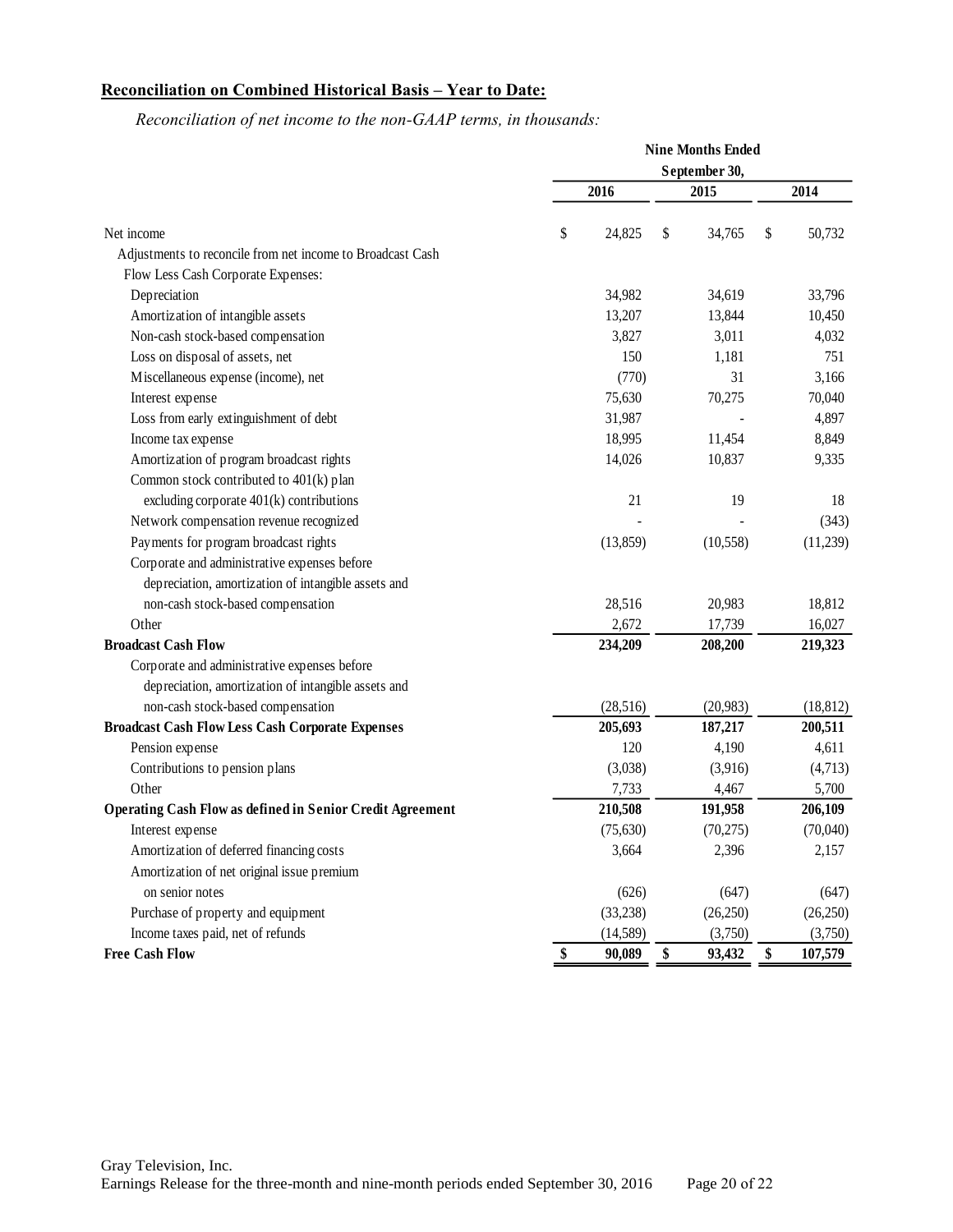## **Reconciliation of Total Leverage Ratio, Net of All Cash**

| <b>Combined Historical Basis Operating Cash Flow</b><br>as defined in the Senior Credit Agreement: | <b>Eight Quarters Ended</b><br>September 30, 2016 |                    |
|----------------------------------------------------------------------------------------------------|---------------------------------------------------|--------------------|
| Net income                                                                                         | $\mathcal{S}$                                     | 126,624            |
| Adjustments to reconcile from net income to Broadcast Cash                                         |                                                   |                    |
| Flow Less Cash Corporate Expenses:                                                                 |                                                   |                    |
| Depreciation                                                                                       |                                                   | 91,220             |
| Amortization of intangible assets                                                                  |                                                   | 36,846             |
| Non-cash stock-based compensation                                                                  |                                                   | 8,828              |
| (Gain) loss on disposals of assets, net                                                            |                                                   | 1,032              |
| Miscellaneous income, net                                                                          |                                                   | (4,225)            |
| Interest expense                                                                                   |                                                   | 193,560            |
| Loss from early extinguishment of debt                                                             |                                                   | 32,176             |
| Income tax expense                                                                                 |                                                   | 62,621             |
| Amortization of program broadcast rights                                                           |                                                   | 32,655             |
| Common stock contributed to 401(k) plan                                                            |                                                   |                    |
| excluding corporate 401(k) contributions                                                           |                                                   | 54                 |
| Network compensation revenue recognized                                                            |                                                   | (113)              |
| Payments for program broadcast rights                                                              |                                                   | (32, 349)          |
| Corporate and administrative expenses before depreciation, amortization                            |                                                   |                    |
| of intangible assets and non-cash stock-based compensation                                         |                                                   | 66,598             |
| Other                                                                                              |                                                   | 29,450             |
| <b>Broadcast Cash Flow</b>                                                                         |                                                   | 644,977            |
| Corporate and administrative expenses before depreciation, amortization                            |                                                   |                    |
| depreciation, amortization of intangible assets and                                                |                                                   |                    |
| non-cash stock-based compensation                                                                  |                                                   | (66, 598)          |
| <b>Broadcast Cash Flow Less Cash Corporate Expenses</b>                                            |                                                   | 578,379            |
| Pension expense                                                                                    |                                                   | 5,842              |
| Contributions to pension plans                                                                     |                                                   | (10,516)           |
| Other                                                                                              |                                                   | 14,697             |
| <b>Operating Cash Flow as defined in Senior Credit Agreement</b>                                   | \$                                                | 588,402            |
| <b>Operating Cash Flow as defined in Senior Credit</b>                                             |                                                   |                    |
| Agreement, divided by two                                                                          | \$                                                | 294,201            |
|                                                                                                    |                                                   | September 30, 2016 |
| <b>Adjusted Total Indebtedness:</b>                                                                |                                                   |                    |
| Long term debt                                                                                     | \$                                                | 1,755,725          |
| Capital leases and other debt                                                                      |                                                   | 621                |
| Total deferred financing costs, net                                                                |                                                   | 31,662             |
| Premium on subordinated debt, net                                                                  |                                                   | (5,949)            |
| Cash                                                                                               |                                                   | (230, 398)         |
| Adjusted Total Indebtedness, Net of All Cash                                                       | \$                                                | 1,551,661          |
| <b>Total Leverage Ratio, Net of All Cash</b>                                                       |                                                   | 5.27               |

*Reconciliation of net income to the non-GAAP term, in thousands except for ratio*